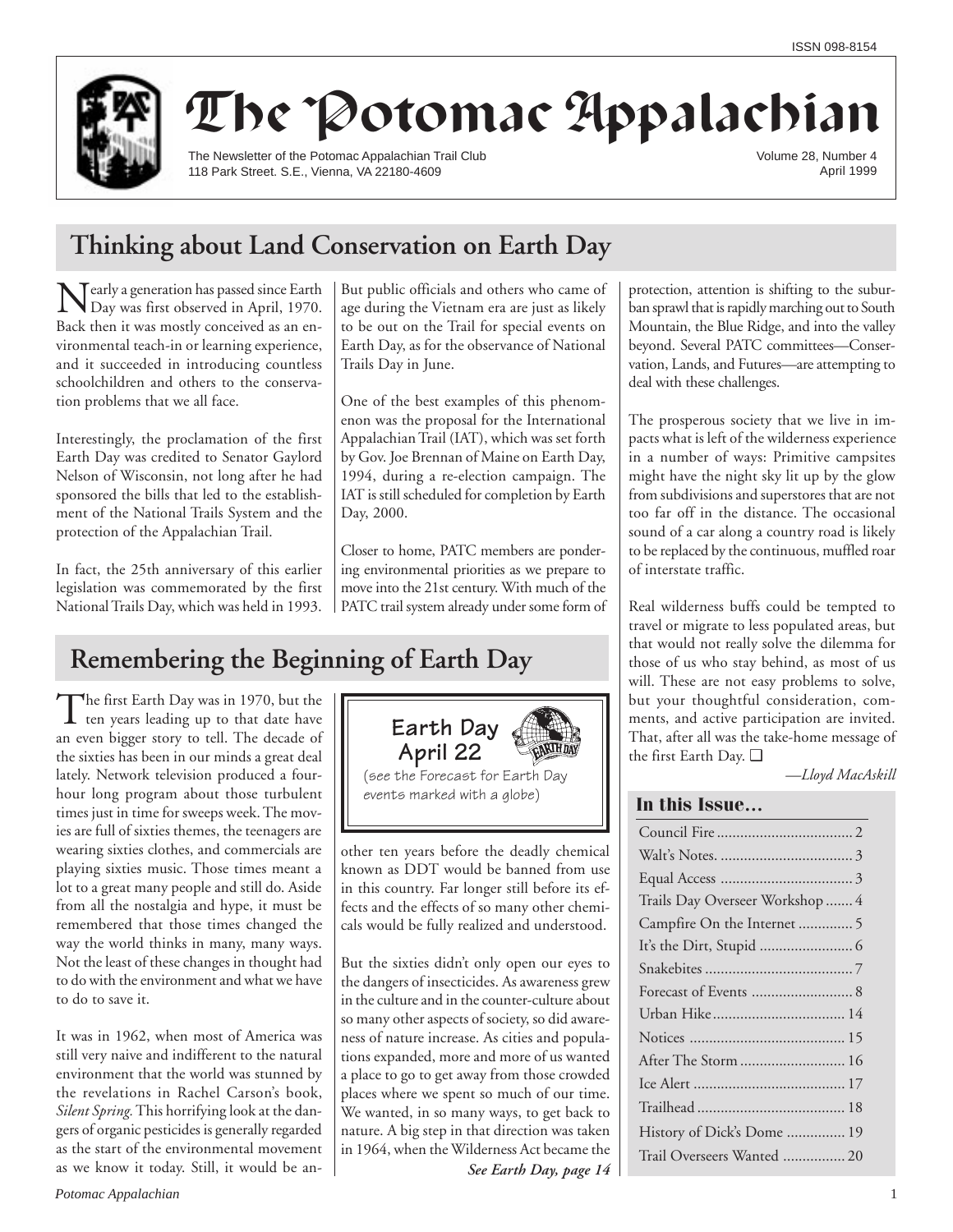#### **Council Members, Chairs and Staff**

#### **Officers**

**President:** Walt Smith, 703/242-0693, wsmith@visuallink.com **VP Operations:** George Still **VP Volunteerism:** Tom Johnson **Supervisor of Trails:** Peter Gatje Email: PJGatje@aol.com **Supervisor of Corridor Management:** Tom Lupp **General Secretary:** Warren Sharp **General Counsel:** Eric Olson **Membership Secretary:** Terry Cummings **Treasurer:** Dick Newcomer **Recording Secretary:** Gerhard Salinger

**Sections/ Chapters Mountaineering Section:** Ozana Halik **SMRG**: Bud Hyland **Ski Touring Section:** Katherine Stentzel **North Chapter:** Steve Koeppen **N. Shenandoah Valley Chapter:** Martha Clark **S. Shenandoah Valley Chapter:** Lynn Cameron **Charlottesville Chapter:** John Shannon **West Virginia Chapter:** Jane Thompson

**Standing Committee Chairs (Council Members) Blackburn Trail Center:** Chris Brunton **Cabins:** Matt Ogorzalek **Cabin Construction:** Charlie Graf **Conservation:** Mary Margaret Sloan **Corporate Donations:** Jack Reeder **Endowment:** Bill Ladd **Finance:** Molly Parker **Hikes:** Tom Johnson **Internet Services:** Andy Hiltz **Land Management:** Ed McKnew **Land Acquisition:** Phil Paschall & Eric Olson **Legal:** Eric Olson **Maps:** Dave Pierce **Maryland Appalachian Trail Management Committee:** Charlie Graf **Public Affairs:** Terry Cummings **Publications:** Aaron Watkins **Shelters:** Charlie Graf 410/757-6053

**Trail Patrol:** Mickey McDermott **Tuscarora Trail Land Management:** Lloyd MacAskill

**Special Committees/Ongoing Activities Archives & Library:** Paula Strain **Cabin Reservations:** Marilyn Stone **Deputy Supervisor of Trails:** Rick Rhoades **Firestone Tract Management:** Vacant **Information/Sales Desks:** Marguerite Schneeberger **Medical:** Dennis DeSilvey **Vining Tract Management:** Howard Johnson

#### **Potomac Appalachian**

**Chief Editor:** Bianca Menendez bianca@moon.jic.com **Features Editor:** Joanne Erickson **Forecast Editor:** Joe O'Neill JJONeill@visi.com **Pre-press:** Nancy Merritt, MeritMktg@aol.com

**Headquarters**

**Tel:** 703/242-0693 **Fax:** 703/242-0968 **Email:** WRiley1226@aol.com **24-hour Activities Tape:** 703/242-0965

#### **Staff**

**Director of Administration:** Wilson Riley (Ext. 11) Email: WRiley1226@aol.com

**Trails Management Coordinator:** Heidi Forrest (Ext.12) Email: heidif@erols.com **Business Manager:** Regina Garnett (Ext. 15)

Email: rgarnett@erols.com

**Membership/Cabin Coordinator:** Pat Fankhauser (Ext. 17) Email: pfankh@erols.com **Sales Coordinator:** Maureen Estes (Ext. 19) **World Wide Web URL:** http://www.patc.net

## **Council Fire** *Club to Purchase Farmer-Lockhart Property*

The Council held its regular meeting on<br>February 9, 1999 at the Club headquarters. The meeting was attended by 22 Council members, 3 staff, 4 Club members, and 1 guest. The PATC membership stands at 6,582, of which 156 registered in the month of January. The Council will generally discuss impending actions at one monthly meeting, giving the Executive Committee and others time to consider ramifications before a vote is taken at the subsequent meeting.

Charlie Graf has been appointed chair of the Shelters Committee. The Council approved the construction of a new shelter to replace the Hemlock Hill Shelter in Maryland. Frank Turk will lead the shelter construction offsite with the help of Boy Scouts and students from Gallaudet University. The shelter is expected to cost less than \$10,000 and should be completed within a year.

Ric Francke has agreed to chair the Dogwood Half-Hundred to be held on April 24. It was decided to limit the enrollment to 250 participants.

After discussion in December and January, the Council voted to prohibit the purchase of alcoholic beverages with PATC funds even if the funds are later reimbursed from private funds.

The Council also voted to approve 32 policies on the AT and trail related activities for inclusion in the sixth edition of PATC's Local Management Plan for the AT, required by our trail maintaining agreements with various partners. Most of the policies reflect known Club intention, past practices, or formal statements by Council or are required for efficient and effective management of our trail responsibilities.

The Council voted to purchase, at a favorable price, 40 acres of the Farmer-Lockhart property on the Tuscarora Trail on the west side of the Great North Mountain. This sale permits better switchbacks on a steep section and protects the trail from developers. The Council also voted for appraisals on three other properties adjacent to the AT in Virginia that may be available for purchase in the near future. The Club may use these land acquisitions as a basis for a formal donations program. In addition, Council voted to fund the design and development of a brochure that explains land conservation options in "plain English" for landowners interested in preserving their property for the benefit of future generations.

Subject to General Counsel review, the Council authorized the President to enter into an agreement with ATC and three other maintaining organizations to allow PATC copyrighted guides and maps of the AT to be used in a CD-ROM product featuring the entire AT.

Hunting on PATC owned lands may presently be permitted on a parcel by parcel basis. There has been discussion to prohibit hunting on certain tracts on which PATC also owns cabins or other facilities. There is some sentiment to move toward a no hunting policy over time but being sensitive to local situations. The issue will be further studied before a recommendation is made.

Because of some recent incidents, a policy on fair consideration procedures for the dismissal of volunteers was discussed. The basis for a policy is the need for clear and open communication between the volunteer and the supervisor. There may be a need for leadership *See Council Fire, page 6*

## **Work Trip Reporting Form Back Online**

The work trip reporting form overseers use to report their work hours "online" has now been reactivated on the PATC Website. The original form went "inactive" when PATC's host provider changed to a new server scripting language, effectively disabling the original form. However, thanks to the work of Assistant Webmaster Mike Ritoli, the form has now been revamped and reactivated, and it's better than ever. Overseers interested in sending in their reports over the Internet can find the new reporting form at: http:// www.patc.net/over\_dat.html

*—Andy Hiltz, Internet Services Committee*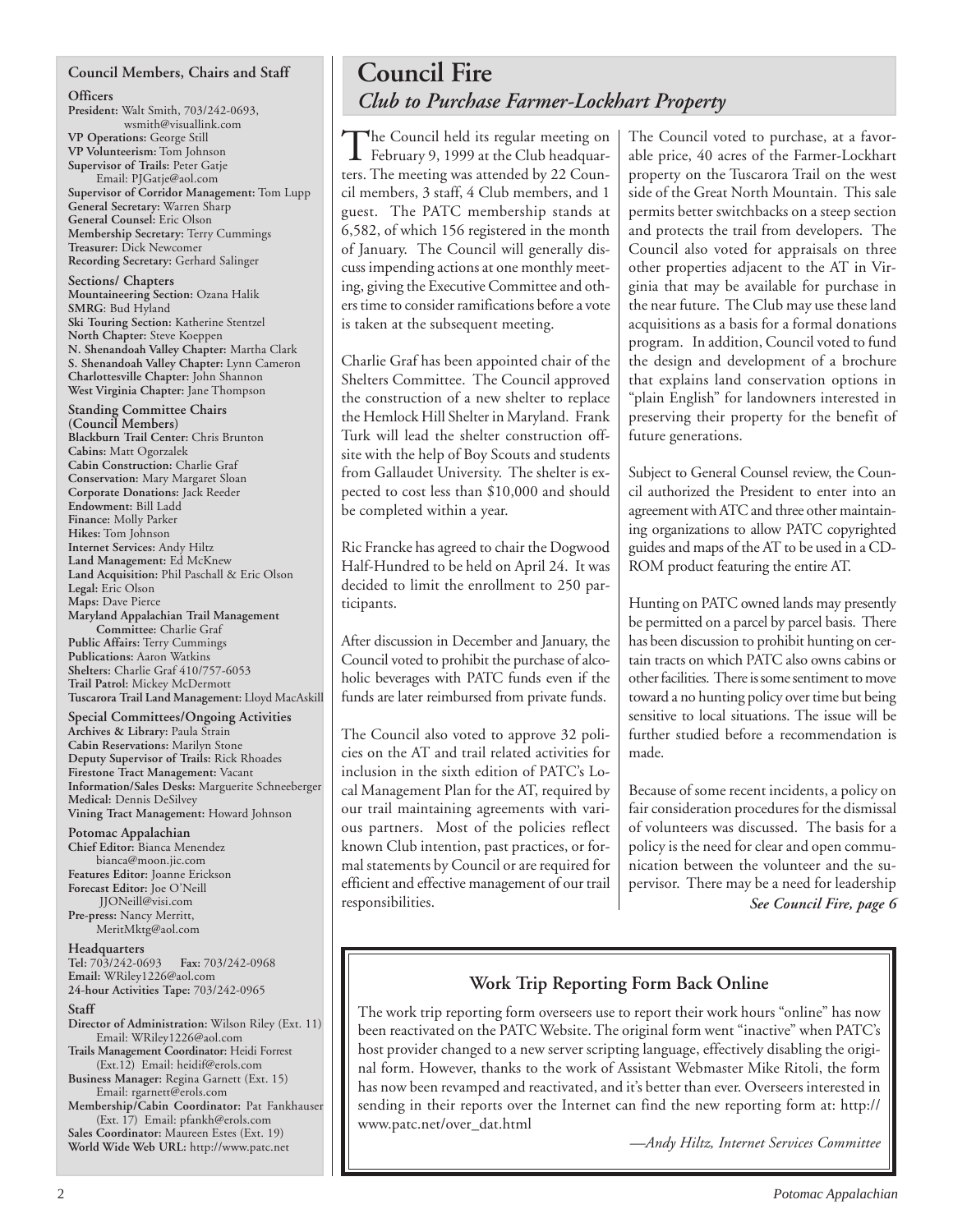## **Walt's Notes**

### **Stewards of the Land**

 $\mathbf{W}$ e are fortunate to live in an area where there are so many beautiful hiking trails readily accessible. From the busy pace of Washington, D.C., we can soon find ourselves on top of a mountain with breathtaking views. What marvelous opportunities we have for individual solitude or for enjoyment with family and friends. But along with the pleasures comes an obligation to maintain this environment for the future, to be good stewards of the land.

In his recent book, *Blue Ridge 2020: An Owner's Manual* (reviewed elsewhere in this issue), Steve Nash asks the question, "What are people going to do?" Nash is referring to whether people in the area have the will to take action in order to preserve the Blue Ridge in the future, to solve the environmental problems caused by pollution, urban sprawl, and other obstructions to the natural landscape. He goes on to provide some examples of how local communities have indicated their willingness to tackle the tough problems and develop meaningful solutions or forgo economic opportunities in order to

protect the surroundings. In Roanoke, Virginia, local citizens, developers, and planners changed the shape of two new housing developments along the Blue Ridge Parkway, in order to minimize any undesirable visual impact. In Frederick County, Virginia, the citizens decided that they did not want a new glass factory, in spite of many new jobs it would have afforded, because they wanted cleaner air. Do these examples establish a trend? To what extent does PATC become involved in solving these types of problems?

## **Of What Shall We Be Stewards?**

And on this Earth Day may we consider not only what we are going to do about environmental problems but also what it is that we want of the environment? What is our vision of the future places where we hike? Do we continue to place our emphasis on maintaining trails in the mountains far away from the District, or do we cooperate with other organizations in the development of Greenway Trails in urban areas? Is our main focus to be on trails in the natural environment, or should we branch out to connect historical sites and parks, such as the new National Civil War Battlefields Park being developed in the Shenandoah Valley?

The Club began as creator of 240 miles of the Appalachian Trail; now, with nearly one thousand miles of trails currently under our stewardship, we have gone far beyond our original aim. And our growing membership encompasses a variety of increasing interests.

And how shall we maintain the properties we own? Shall they all be kept in natural woods, or shall some be developed as examples of frontier living, or of other historical settings?

Your Conservation and Lands Committees, and your Council, will be considering the paths our stewardship should take in the future. Your interest and participation in the decision-making will be needed. Please take advantage of the various media and make your voice heard. Please consider how we may be effective stewards of the land.

See you on the trail,

Walt

## **Horse Riders and Mountain Bikers Demand Equal Access to Hiking Trails**

*NOTE: Portions of the material in this article were taken by permission of the authors from the fall 1998 edition of the Keystone Trails Association newsletter.*

In early 1995, the Pennsylvania State For-<br>
estry office presented a draft for revising<br>  $\frac{1}{2}$ estry office presented a draft for revising its State Forest Rules and Regulations. One of the items in the draft was to prohibit the use of horses, pack animals, and bicycles from Pennsylvania's two national hiking trails the Appalachian Trail and the North Country Trail—and 18 designated state hiking trails maintained by the Potomac Appalachian Trail Club (PATC), except for sections posted as open for these uses. This type of posting is called positive posting, which means that unless otherwise posted, a trail is to be used for human foot travel only.

Except for motor vehicles, previous policy on Pennsylvania state land has been negative posting; that is, unless a trail is posted against a specific use, horses, pack animals and mountain bikes are allowed.

One of the problems with negative posting is that non-hikers can enter a trail at a point where there is no sign and then claim that they did not see any signs prohibiting their use of the trail. This requires a large number of signs and the accompanying expense. Another problem is that the sign can be vandalized or removed, a not uncommon occurrence. Both of these problems were part of the impetus behind the initial decision to switch to positive posting for the 20 selected hiking trails.

## **Mail Starts To Fly**

Public hearings on the proposed changes to the rules and regulations were held across the state during the fall of 1997, during a 60-day public comment period. One of the surprises was that the equestrian community organized a letter-writing campaign and sent in around 1,000 form letters and 26 individual letters against the trail-related changes. The hiking community sent in several hundred letters in favor of the changes. The mountain bike community was not well organized and provided little input.

This past summer, the Susquehanna Appalachian Trail Club, KTA, and a number of other Pennsylvania hiking organizations encouraged members to send letters stating their opposition to the use of hiking trails by horses and moun-



tain bikes. As a result of these efforts, the Bureau of Forestry was flooded with letters from the hiking community during the summer months.

### **Locking Horns**

On Sept. 10, the Bureau of Forestry held an ad hoc committee meeting at the State Forestry Offices in Harrisburg to address the issue. The hiking community was represented by Ed Beck, president of the Keystone Trails Association, and Thyra Sperry, also of KTA. The Pennsylvania Equine Council sent two representatives, and a single mountain biker, representing no particular organization, also attended.

*See Equal Access, page 4*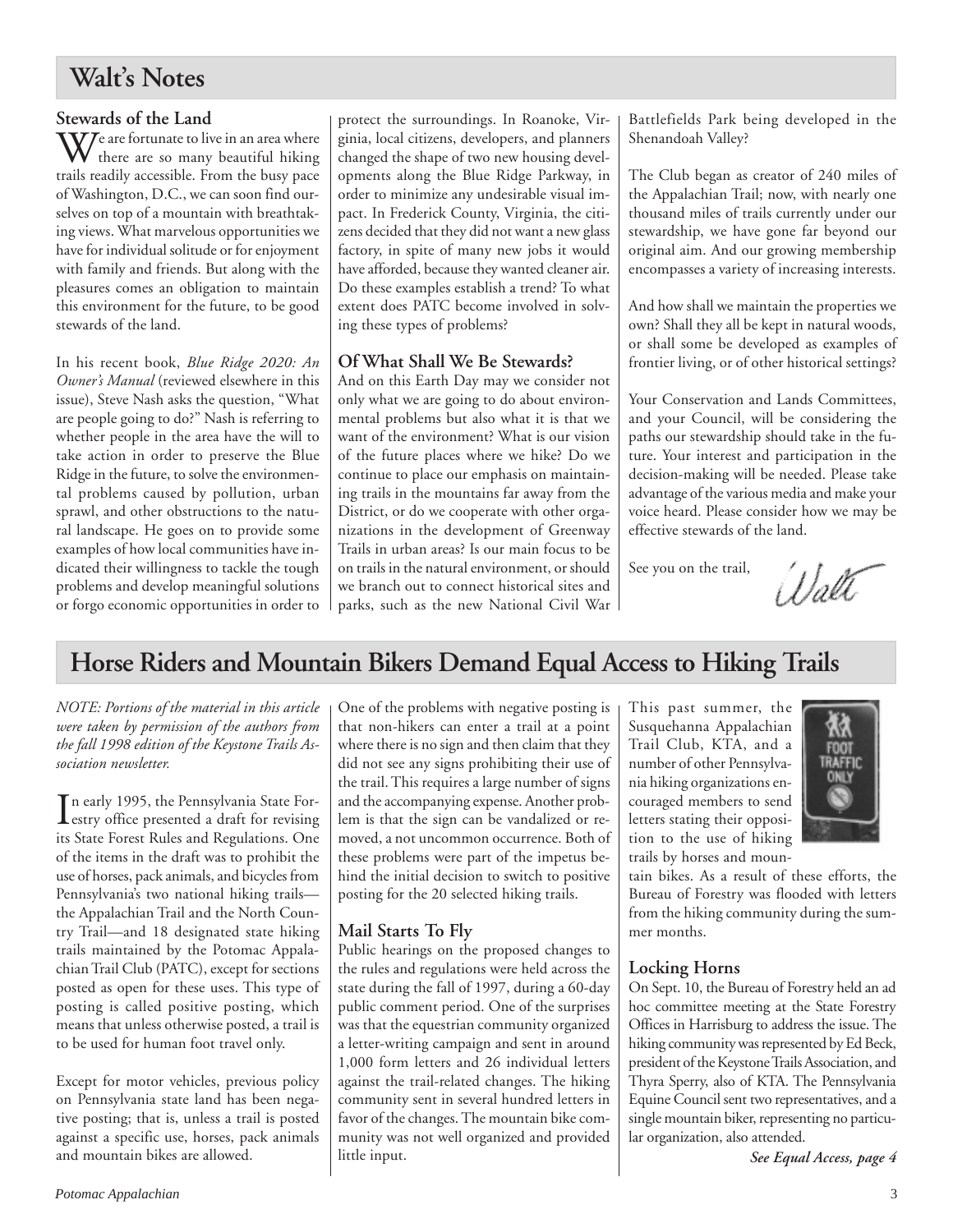## **Trails Day Overseer Workshop Coming in June**

The Blue & White (Central District SNP)<br>Trail Crew will use National Trails Day 1999 to inaugurate its first Annual Central District Overseers Workshop. Modeled after George Walter's very successful North District workshops, our event will utilize various trail projects to demonstrate and practice the techniques of trail maintenance and construction. We're planning our workshop in conjunction with the Natural and Cultural Resources Staff of Shenandoah National Park, who'll be helping us with facilities and expert instruction. The workshop will provide an opportunity to learn trail skills from the pros and the chance to spend some time with the NPS folks who keep Shenandoah the jewel of the National Parks.

## **Time and Place**

The workshop will take place on Saturday, June 5th and Sunday, June 6th. We're planning to use the Pinnacles Research Station (a Park Service facility near Thornton Gap) as our staging area and campsite. The events will begin promptly at 9a.m. Saturday (Friday evening arrival is encouraged for those traveling longer distances) and wind up around 2p.m. on Sunday (chain sawyers may stay a little longer on Sunday to practice cutting techniques). All meals (Saturday lunch and dinner, Sunday breakfast and lunch) will

## *Equal Access, from page 3*

The meeting was quite confrontational, as might be expected. The horse people were adamant that all trails should remain open to horses and were reluctant to admit that horses do any more damage to trails than do hikers, storms, or herds of elk. When it was pointed out that hikers alone maintain the trails, the reply was that the Pennsylvania Equine Council hadn't received a formal request for help with trail maintenance. After much discussion, the horse people admitted that there probably were sensitive sections of trails that should be avoided by horses but that this was no reason to close the entire trail to riders.

The issue of hiker safety was also discussed, particularly with regard to the aggressive manner in which mountain bikes are often operated. About the only thing everyone agreed on was that the trails should remain closed to motor vehicles. Another meeting of this committee is planned at an unspecified future date.

be included in the registration fee. Catering will be provided by Esther and Sam Aulthouse, favorite PATC chefs. Participants will need to bring camping gear for the weekend, work gloves, and an enthusiasm for hard work (Ben Gay© will not be included in the registration fee). Further details will be provided with the registration materials.

## **Projects and Skills**

The first day of the workshop will consist of several projects that will be designed to teach and reinforce trail maintenance skills. Tentatively, they include a Basic Overseer Course (that will cover blazing, vegetation, and erosion control), a Wilderness Tools Course (that will cover rigging techniques and crosscut saw use), and an Advanced Course (that will cover tread rehabilitation and construction). Sunday will provide an opportunity to utilize the variety of trail skills on a trail rehab project or, for those who'll require a third day of sawing (following the April Chain Saw Workshop), a chance to certify with an experienced sawyer. Safety and tool maintenance will be covered as part of each course.

## **Registration and Fees**

Because of limitations on camping space and the desire to keep our working groups small, participation in the workshop will be limited

## **No Consensus**

It is apparent that this issue is not going to go away. Despite the fact that all 20 of the District Foresters in Pennsylvania have indicated that they do not want horses and mountain bikes on the hiking trails in question, and that the Secretary of the Department of Conservation and Natural Resources is in favor of positive posting, the Office of Forest Management appears reluctant to institute the positive posting that they had originally proposed. No one is certain what the ultimate outcome will be.

KTA is currently performing a soil survey on the 18 designated state trails to identify sensitive areas where horses and mountain bikes are inappropriate and where negative posting should be used to indicate foot traffic only. I have been told that in the George Washington National Forest, hikers, equestrians and mountain bikers are currently working together to maintain trails for their common use. While sharing trails is a reasonable and to 20-25 registrants. Enthusiasm for workshops and Trails Day projects has, thankfully, been very high in recent years (the Blue & White 1998 Trails Day project attracted 25 hard working volunteers, and the North District Workshop routinely fills within a few weeks). For this reason, we're encouraging early registration. Current overseers (in any District) and potential overseers will be given highest priority, but all members are encouraged to attend. The registration fee will be in the \$15 to \$20 range. The registration form (included in the May edition of the *Potomac Appalachian*) will include final details and will be mailed to those who register in advance (see the Advance Registration Form in this issue).

Join Us! The workshop is being organized and coordinated by the Blue and White Crew (Charles Hillon and Kerry Snow, co-leaders) and the SNP Trails Management Staff (Trails Coordinator Shawn Green and Crew Supervisors C.T. Campbell, Roger Dovell and Don Harvey). In addition, we hope to have expert instruction from PATC regulars such as Pete "Gripmeister" Gatje and George "Chief Hoodlum" Walters.

We're looking forward to an excellent workshop, a fun weekend, some quality trail work, *See Workshops, page 5*

evidently workable solution when there is a shortage of trails, it is a poor solution when adequate trails exist for separate use.

The fact of the matter is that there are enough forest roads, logging roads, and other trails in the 2.1 million acres of Pennsylvania's state forests that horses and mountain bikes don't need to share the same trails with hikers. In addition, many downhill and cross-country ski areas are now catering to mountain bikers during the off season.

The reason that hikers spend many thousands of hours annually building and maintaining trails is to enjoy the unique experiences that hiking provides. Many of these experiences, such as birding, observing forest wildlife and simple solitude, will be lost when a trail is used by anything other than a soft-stepping hiker. Maybe we should have called our trails "footpaths" from the beginning. ❑

*—Steve Koeppen, President, PATC North Chapter*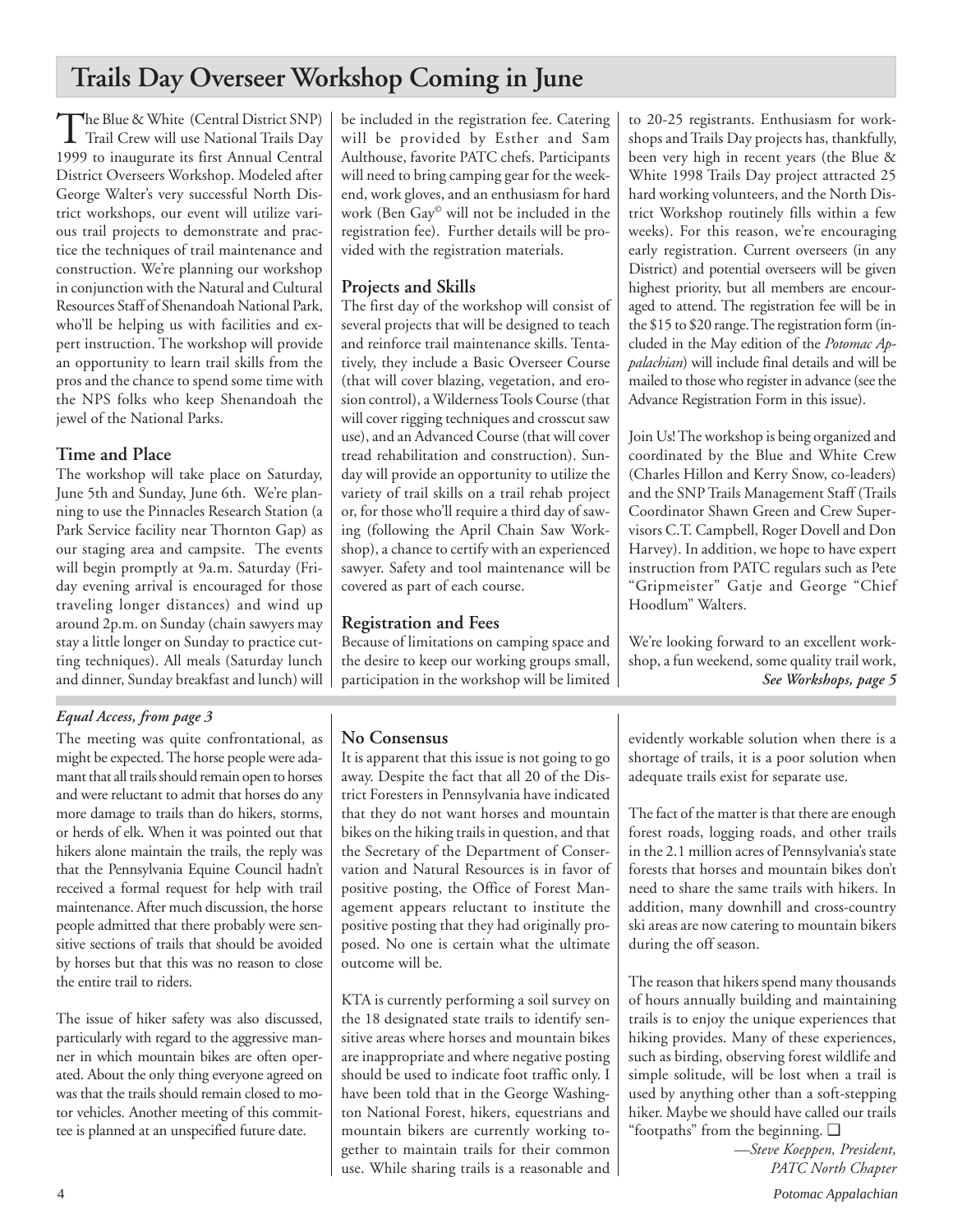### *Workshops, continued*

and the start of a long tradition. For further information, please feel free to reach me at my e-mail (kerrysno@sprynet.com ) or phone ( 301/570-0596 ). Although my home phone is frequently busy in the evenings, I'll try to answer messages as quickly as possible. ❑ *—Kerry Snow*

## **1999 ATC Conference July 9–16 in Virginia**

All may attend. For a complete schedule of events, see www.atconf.org.com or the April issue of Appalachian Trailway News.

## **ADVANCE REGISTRATION FORM**

**1st Annual Central District SNP Trails Workshop June 5-6,1999**

\_\_\_\_\_\_\_\_\_\_\_\_\_\_\_\_\_\_\_\_\_\_\_\_\_\_\_\_\_\_\_\_\_\_\_\_\_\_\_\_\_\_\_\_\_\_\_\_\_\_\_\_\_\_\_\_\_\_\_\_\_\_\_\_\_\_

| $\mathbb{N}^*$<br>$\sim$                |     |
|-----------------------------------------|-----|
| $\Lambda$ 1<br>________________________ | ___ |

City/State/Zip: Phone  $#$  (day/evening):  $\_\_$ 

E-mail address:

Areas of interest (basic/tools/rehab/other?)

Check if chain saw certification is desired ❑ (Participants of April Chain Saw Workshop only)

*The final registration form will appear in the May* Potomac Appalachian *and will include additional details and fee information. Advance registrants will receive the registration form by mail in April.*

Mail to: Kerry Snow, P.O. Box 1169, Olney, MD 20830

## **PATC's New "Campfire" on the Internet**

On Wednesday, February 10th, PATC started a new service on the website-PATC Chat. "Chat" is an Internet communication format where multiple people sign in to a single location and communicate in near real time by typing short messages on their keyboard, and then "sending" these messages to a central location where they can be read by all. Since the communications occur in "near real time", it's possible to carry on a "written conversation" with other chat members.

For some, using Chat can take some getting used to. With many particpants online, message postings can sometimes move pretty quickly. But after a short while, most participants get used to the fast pace of the conversation. And for some, Chat can become an addiction. The nice thing about Chat is that it brings together Club members in a single location every night to socialize. There are no set topics (though individuals who decide to become members can start their own chat sessions if they like).

For those of you who have heard of American Online "Chat Rooms" and "Internet Relay Chat", you may ask if this new service is similar. The answer is "Yes", but with a distinct difference. AOL Chat Rooms are a lot more free-wheeling than PATC's Chat community and obviously you have to be an AOL subscriber to use the chat feature. The counterpart to the AOL Chat Room on the Internet is "Internet Relay Chat", or "IRC" as it is known to many. With IRC, it's necessary to download and configure IRC software on your computer and locate a log-on channel. In many cases, the channels are busy during peak hours, and it can be a challenge signing on.

The PATC Chat community has none of these limitations. You don't have to be a member to join the conversation, and no special software is required. However you DO need a current "Java enabled" web browser (like Microsoft Explorer or Netscape). Most browsers later than Version 2.0 have Java capability built in. (To identify your browser version, open your browser, go to the "Help" menu, and select "About...") The service we use also uses "cookies". Some of you more saavy web users might have disabled cookies in your web browser. You'll have to turn them back on to join the chat session. (You can turn them back off after you've finished your chat session if you like.)

Full details about this new free service can be found on PATC's website at http:// www.patc.net/patcchat.html. While the chat area is "open" 24 hours a day, we've established a time each night when you can join in on the conversation—8p.m. to 9p.m. daily. If you only have Internet access at work, you might consider checking the chat area during lunch. You never know who might be there to say hello.

Something new brought to you by PATC's Internet Services Committee. Give it a try. Will YOU get addicted to chat?? □

> *—Andy Hiltz PATC, Internet Services Committee*

#### Patrons

Capital Hiking Club Center Hiking Club Potomac Backpackers Association Sierra Club, MWROP Wanderbirds Hiking Club

#### Corporate Supporters

Blue Ridge Mountain Sports Campmor Casual Adventures Duron Hewlett-Packard Hudson Trail Outfitters Outdoor Adventure REI The Outfitter at Harpers Ferry The Trail House Wilderness Voyagers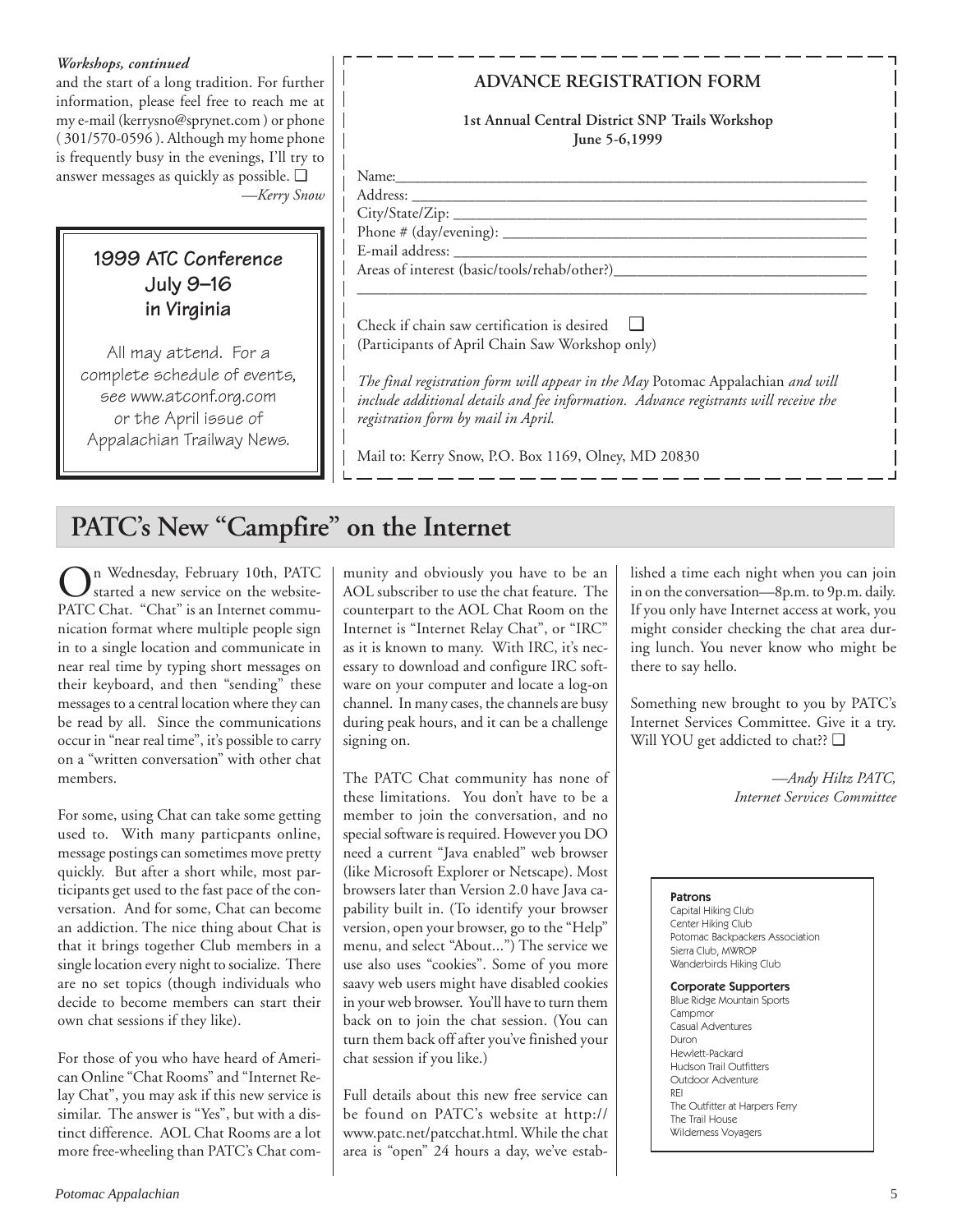## **It's The Dirt, Stupid**

 $\mathbf{W}^{\text{ell, rumors of spring about.}}$ Washington's masses of spring bulbs are pushing up in all their glory. The *Potomac Appalachian* lists plenty of trail work trips as the crews come out of winter hibernation.

A few years back, I found myself signing on for one of those work trips. Regrettably, I was not driven by any great, high-minded instincts. Yes, I do hike a bit; yes, I am a tree hugger. The real motivation, however, was more mundane.

Boredom and escapism resulted in a call to a crew. Try it, something different for a change. Just for once, duck out of the weekend chore scramble. Run away from work-week stress. Of course, do it for a worthy, noble purpose. Ho, ho, ho. Sounds good.

Like most suburbanites, weekends for me are frantic scrambles to do chores—laundry, house repairs, cleaning, family, bill paying, all that fun stuff. By the time you get back to your home cubicle from your work cubicle and after you have performed all those weekend tasks, there is just time to manage a meal, some TV, and off to bed. After your fun-filled weekend, you go back to work to see the same stimulating suits. Press, push, frantically fast

## *Council Fire, from page 2*

training. The ATC is having such a leadership training on April 16 -18. The ATC Mid-Atlantic Regional Office in Boiling Springs, PA is also developing a series of technical training courses and would like the support of PATC.

Rick Morgan of the Washington Area Bicyclist Association representing 41 organizations in the Alliance for Rock Creek Park provided the Council with a reworded resolution to be submitted to the National Park Service in their comment period on a master plan for that Park. The Alliance would like PATC to join, as PATC is a major and respected player in the Park. Mark Anderson, Overseer for Rock Creek Park pointed out that neither the Park plans nor the Alliance proposal greatly affect the trails. However, PATC should consider working with other organizations on compatible goals. This issue had been initiated at the beginning of the meeting in the remarks of the President. He will be working, with others, on an overall track to achieve goals and solve problems. It is called a rut. My son refers to this as being a commuter rat.

## **Dirt Is Good**

Now for the dirty secret: I like dirt. I like being dirty. Take off the suit; do not splash on cologne; do not brush your hair all bouffant and neat. Get grubby and sweat and make rude bodily noises. A bit of dirt is the perfect antithesis to neat and tidy suburban reality.

My momma never could keep me in shoes. That is why they have laces, so you can tie them around your neck and maybe lose them if you are lucky. Huck Finn was my hero. He never wore shoes. He hardly ever took a bath.

As a child, I dug in the dirt with my toy trucks every chance I could get. I built forts and hideouts for homemade versions of Raiders of the Lost Ark. I moved toy soldiers around imaginary battlefields. Dirt is creative. Add water to make mud, and you can mold it into almost anything.

Those folks out on the crew actually encourage dirty fingernails. Positively, absolutely you do not have to dress correctly for the event (except for sturdy work gloves). And unlike

vision for the Club, which may entail working with other groups partly because of population pressure. He commented on the work of Overseer Wil Kohlbrenner in the George Washington National Forest in which members of bicycling, horse, and other clubs are working jointly on a project.

After receiving input from meetings of Walt Smith with PATC Chapter Presidents, the Council discussed simplifying and increasing the dues reimbursements to the five chapters. ❑

*—Gerhard Salinger, Recording Secretary*



work in the city, there is no hidden threat of punishment if you do not do what the boss nicely asks you to do. Not being paid inverts totally the relationship between worker and boss. Best of all, getting in the car means leaving the beltway, not racing into commuter ratdom.

Then comes the bonus—food and lodging. Supper at a Potomac Appalachian Trail Club cabin is a laid-back event of lazy banter on the porch. Significant appetite increases can be indulged without guilt when you have sweated away excess *avoirdupois* all day.

The cost is a small contribution to the food kitty and a bit of sharing in the fixing and cleanup. Shelter is gratis, a reward for the labor of the cabin crews. Talk about rustic charm—these cabins have it. It has to be the cheapest weekend getaway in all of Washington.

Tried it. Liked it. ❑

*—Ann O'Neemus*

*The author is a member of the Cadillac Crew, which has a hideout on Shockey's Knob on the Virginia-West Virginia border. The rest of the crew do, in fact, have higher standards of deportment and motivation.*



## **BACKPACKING 101**

A course for BEGINNING BACKPACKERS presented by the PATC Trail Patrol. Learn how to enjoy overnight hiking in the backcountry safely, comfortably, and with minimum impact on the environment.

Classroom instruction—Monday evening, April 12, 1999 at PATC headquarters.

Practical instruction—Saturday/Sunday, April 17 - 18, 1999, at Prince William Forest Park.

Weekend outing—May 15 - 16, 1999, location TBD.

For information, call Alexandra Lampros, 703/719-7846 weekdays, 7:00-9:00 PM.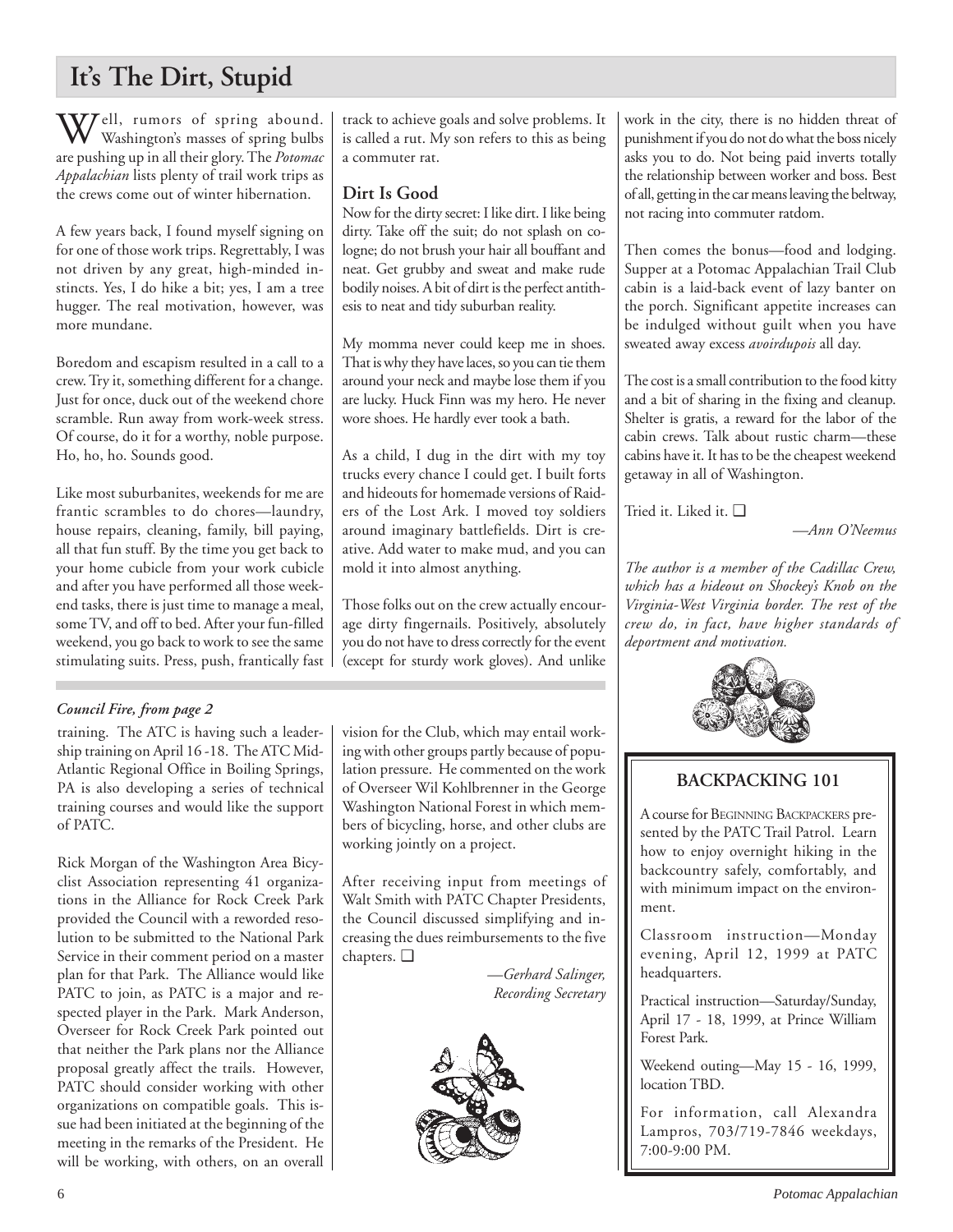## **Snakebites on the Trail**

ast month's article focused on learning to see snakes. This month we focus on dealing with a snakebite.

Snakebites can be very dangerous if they involve venom. If the venom goes directly into a vein, death can occur, especially in hikers who travel alone and have no companions to assist them in getting help. This is very rare; however, snakebites are not trivial.

Prepare for any snakebite by carrying a simple first-aid kit and a Sawyer "Extractor" snakebite kit. (The Extractor is recommended by PATC member, Dr. John McNamara, MD MPH). Add a pencil stub and an index card to each kit. Write "What time is it?" on each card. Always know how to drive to the nearest hospital. If you carry a cell phone, always know the *route number* of the road at your trailhead.

Snakes bite us only in self-defense. The snake perceives a threat and bites. Most bites come from stepping on or close to the snake. Step carefully when a rock, log, or bush limits your vision.

**When a snake bites—Don't Panic**

When a snake bites, you are in pain and very agitated. Move away from the snake and sit down. Count to ten or say a prayer, or whatever you do to get hold of yourself. Open your snakebite kit and *write down the time.*

If you are certain that the snake was non-poisonous, do this: Wipe the scratches from the snake's teeth with an alcohol swab. Use the extractor on the scratches to encourage bleeding and flush out bacteria and any tiny teeth that have broken off. Wipe the scratches again

**1999 Dogwood Half Hundred Scheduled for April 24th**



Volunteers still needed at checkpoints, to assist at the start and finish of the Dogwood, and to procure food. Contact Ric Francke at 703/356-2106.

with an alcohol swab, apply an antibiotic and a plastic bandage, and continue the hike.

If you know the snake is poisonous (or you aren't sure), do this: Wipe the scratches or punctures with an alcohol swab. In the time that you were stepping on the snake it may have struck more than once, so you may have multiple punctures. Use the extractor on the punctures for at least 10 minutes in an attempt to remove some of the venom. Some bites inject no venom, but you have to assume you have venom in you. Venom looks like honey, but you will be pulling blood with it, so you won't be sure what you're getting. When done, clean the punctures again and apply an antibiotic ointment and a plastic bandage to reduce the chance of bacterial infection. Rinse and dry your hands so you won't rub blood or venom into your eyes.

Venom causes redness, swelling, and pain, but by the time you have finished with the extractor, you will have redness, swelling, and some pain at the bite site, even if it is primarily from applying strong suction to small punctures. You have to assume that you have been envenomed, unless you are certain the snake was non-poisonous.

If you do not have an extractor, note the time on the card in your first-aid kit. Clean the punctures and apply an antibiotic and plastic bandage.

### **What not to do**

Never make any kind of incision or use any kind of tourniquet, both of which only increase the injury and risk. Never attempt to suck venom out of the punctures with your mouth. Chilling or icing the area is potentially harmful and not recommended.

## **Hiking out**

Recognize that when you come down from your highly agitated state, you may get dizzy, nauseous, and feel faint. This is not a reaction to the venom. It is a normal recovery from fright. Remain seated or lie down and breathe slowly and deeply until you feel more composed. Get up carefully and be sure you are ready to walk before setting off down the trail. If this recovery reaction occurs while you are hiking out, sit down or lie down immediately—before you fall down.

Get others to carry your pack, or consider leaving heavy items behind. Hike at a moderate pace to your vehicle. Hiking may speed venom along in your blood, but there is usually no alternative. If you were bitten on an arm or hand, tuck your hand in your shirt or waistband to immobilize that arm and minimize blood flow in it, but don't bind your arm to your body. You may need to swing your arm out for balance occasionally and balancing with a bitten arm is better than falling!

*See Snakebites, page 13*

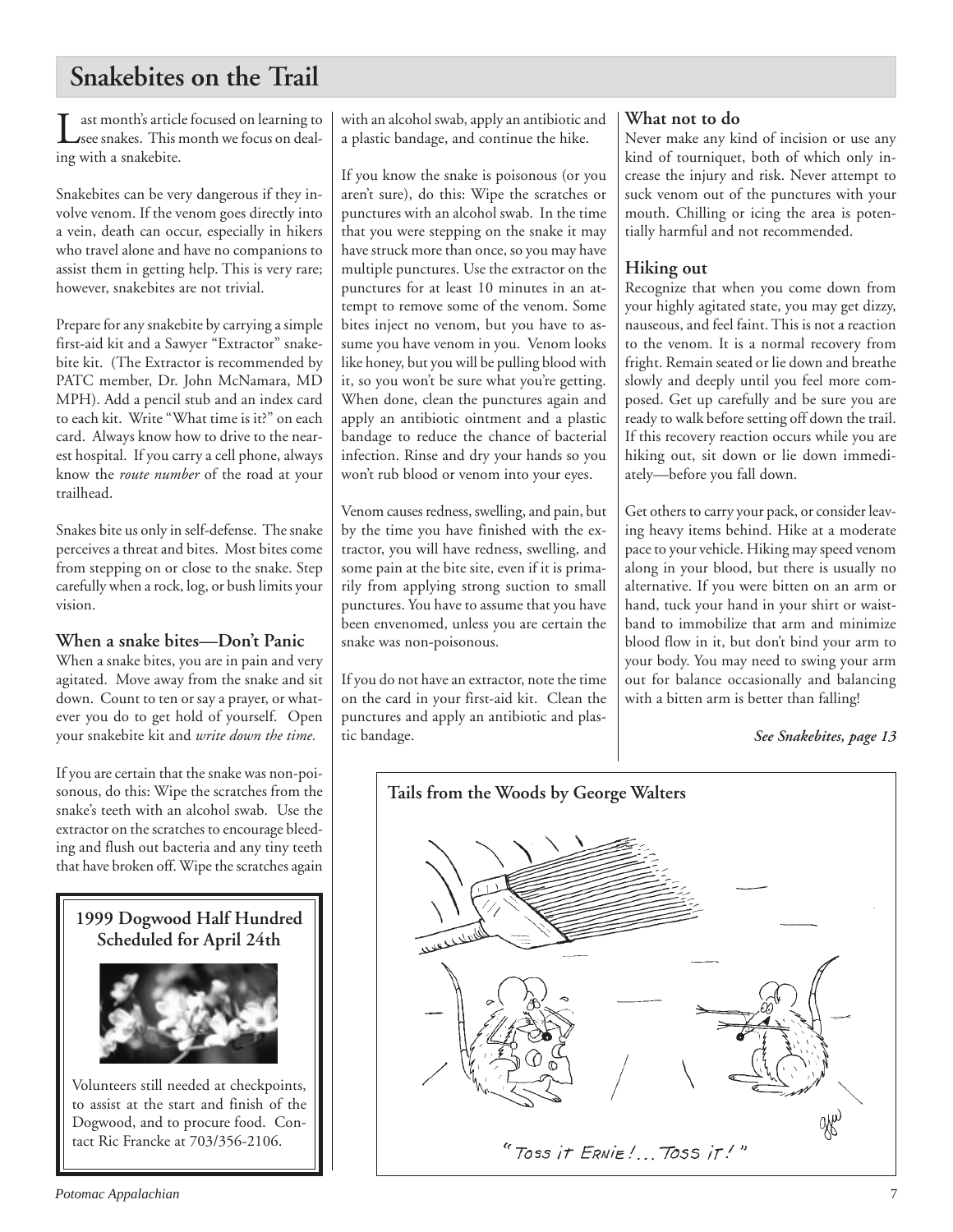#### **Charlottesville Chapter**

The Charlottesville Chapter hikes every Saturday, summer, winter and in between. Hikes are about 8 miles. Trail maintenance is usually done on the last Saturday of the month. Meet at Sprint parking lot, 2307 Hydraulic Road at 9 a.m. with food and water for the day. We hike trails in the Southern, Central and occasionally Northern Districts of Shenandoah National Park, and in George Washington National Forest. INFO: Jere Bidwell 804/295-2143, John Shannon 804/293-2953 or Lois Mansfield 804/973-7184.

#### **North Chapter**

The North Chapter of PATC conducts monthly trail work trips on the Maryland and Pennsylvania sections of the Appalachian Trail (AT) and on the Pennsylvania sections of the Tuscarora Trail. We also lead hikes on these and other trails. Maryland AT work trips are generally held on the first and third Saturdays—contact Mark Mitchell (mdtrail@yahoo.com), 301/461-7048 for information. Pennsylvania work trips are generally held on the AT on the first Saturday and on the Tuscarora on the third Saturday—contact Charles Irvin at 301/447-2848 or Pete Brown (peter.brown4 @worldnet.att.net) 410/343-1140. Pennsylvania AT work trips also include an optional Saturday night stay at the Gypsy Springs cabin. Dinner, breakfast, and camaraderie available. For information on

## **Chapters**

upcoming hikes, contact Chris Firme (bncfirme @innernet.net) 717/765-4833. For general chapter information, contact chapter president Steve Koeppen (patcnorth@iname.com) 410/756-2916 or visit the North Chapter home page (http:// www.patc.net/north\_ch.html.

#### **Northern Shenandoah Valley Chapter**

The Northern Shenandoah Valley Chapter sponsors hikes in national and state parks and forests in the Shenandoah Valley vicinity, open to the public, on a monthly basis except during the winter. Hikes are posted in the **Forecast.** Other activities are in the NSV Chapter Newsletter. For further information contact to Martha Clark (mclark@visuallink.com) 540/ 665-2101.

#### **Southern Shenandoah Valley Chapter**

See **Forecast** for work trips and hiking events sponsored by the Southern Shenandoah Valley Chapter. Most trips meet in Harrisonburg at the Cloverleaf Shopping Center at 8:00 a.m. Hikers from the DC area should allow about 3 hours to get to our region. INFO: in Harrisonburg, call Suzanne 540/269- 4341; in Staunton or Waynesboro, call Vernon 703/ 886-9218, or Doris 540/885-4526.

#### **West Virginia Chapter**

Chapter meeting at Highacre on the first Wednesday of the month; see **Forecast** for up-coming activities. For further information on chapter activities or to receive the chapter newsletter contact Jane Thompson 301/ 865-5399.

#### **Ski Touring Section**

The Ski Touring Section has served since 1974 to introduce Washington area residents to cross-country skiing and to provide cross-country skiing opportunities to experienced skiers. The Section sponsors winter weekend ski trips for all levels of skiers to nearby mountains in Maryland, West Virginia and Pennsylvania, as well as periodic social events year round. INFO: Katherine Stentzel 703/781-3249.

#### **PATC Midweek Hikes**

PATC's **Vigorous Group** hikes 8-10 miles at a fast pace; and the **Easy Hikers** hike 5-8 miles on trails with little elevation change. See below for scheduled trips; check the weekly tape (703/242-0965) on Thursday or Friday for any changes or additions.

#### **Other Clubs' Hikes**

Capital and Wanderbirds hike on Sundays, traveling by bus and leaving from downtown, with suburban stops as well. Center Club, Northern Virginia Hiking Club and Sierra Clubs hike on both Saturdays and Sundays using carpools, which often leave from a suburban Metro stop. Schedules are available at PATC Headquarters and are published in area newspapers on Fridays.

## KEY to Forecast Activities

**All events are marked for easy identification.** Late changes or cancellations are listed on the weekly information tape (703/242-0965), which is updated on Wednesday evening for the following seven days. The Forecast can also be found on PATC's Web site at http://www.patc.net

- **Earth Day Events**
- ` **Hiking Trips**
- **然 Backpacking Trips**
- } **Trail Work Trips**
- **Cabin/Shelter Work Trips**
- ❖ **Special Events**

### **Meetings**

#### **Cross-Country Skiing**

**Note to all hike leaders:** Please ask nonmembers on your hike if they would like to join PATC, then get names and addresses so a club volunteer can send them information packets. Thanks!

#### **Meetings**

Meetings are held at PATC HQ, 118 Park Street, S.E.,Vienna, VA unless otherwise noted.

#### **Trail Patrol - First Tuesday**

7:30 p.m. Trail Patrol volunteers are PATC's good will trail ambassadors to the hiking public. They provide a visible, reassuring presence on the trails, educating the public on good hiking practices, minimum impact hiking and camping ethics. Patrol members are trained in land navigation, emergency procedures, radio communications and personal equipment. All patrol volunteers are also expected to become certified in a recognized basic first aid course. Some equipment and uniform items are provided upon completion of training. INFO: MickeyMcDermott 703/866-0928 or see PATC's website (http://www.patc.net/patrol.html).

#### **New Members (PATC) - First Wednesday**

7:30 p.m. Curious about the Club? Want to learn more? The best way is to attend a New Members Meeting (but you don't have to be new to qualify). Attend the meeting and find the mysteries of PATC revealed in full. Refreshments will be served. Directions to PATC: Take Rt.123 into Vienna, VA and turn east on Park St.(Rt.675) to 118 Park St. on your left. INFO: Terry Cummings (TCIVP@aol.com) 410/489- 4594.

## **Shenandoah Mountain Rescue Group**

**(New Members meeting) - Second Monday** 7:30 p.m. New members meeting. INFO: Martin Juenge (mjuenge@rpihq.com) 703/255-5034 then press #5.

## **Meetings**

#### **PATC Council - Second Tuesday**

7:00 p.m. - sharp. The PATC Council meets the second Tuesday of every month to conduct business of the Club. All members are welcome, but members wishing to address the Council should call two weeks prior to the meeting in order to be included on the meeting agenda. INFO: Wilson Riley (wriley1226@aol.com) 703/242-0693 x11.

#### **Mountaineering Section - Second Wednesday**

8:00 p.m. Second Wednesday of every month. INFO: Tony Sanders 202/362-3819 or see PATC's website (http://www.patc.net/mtn\_sect/).

#### **Conservation Committee - Third Monday**

7:00 p.m. INFO: Mary Margaret Sloan 703/807- 0746.

#### **The Futures Group - Third Tuesday**

7:00 p.m. Meets to research, develop, and recommend to membership changes to PATC organization, constitution, and bylaws in order to meet challenges of the next century. PATC members welcomed. INFO: Walt Smith (wsmith@visuallink. com) 703/242-0693.

#### **Shenandoah Mountain Rescue Group (Business meeting) - Last Tuesday**

7:30 p.m. Meet in conference room. INFO: Martin Juenge (mjuenge@rpihq.com) 703/255-5034 then press #5.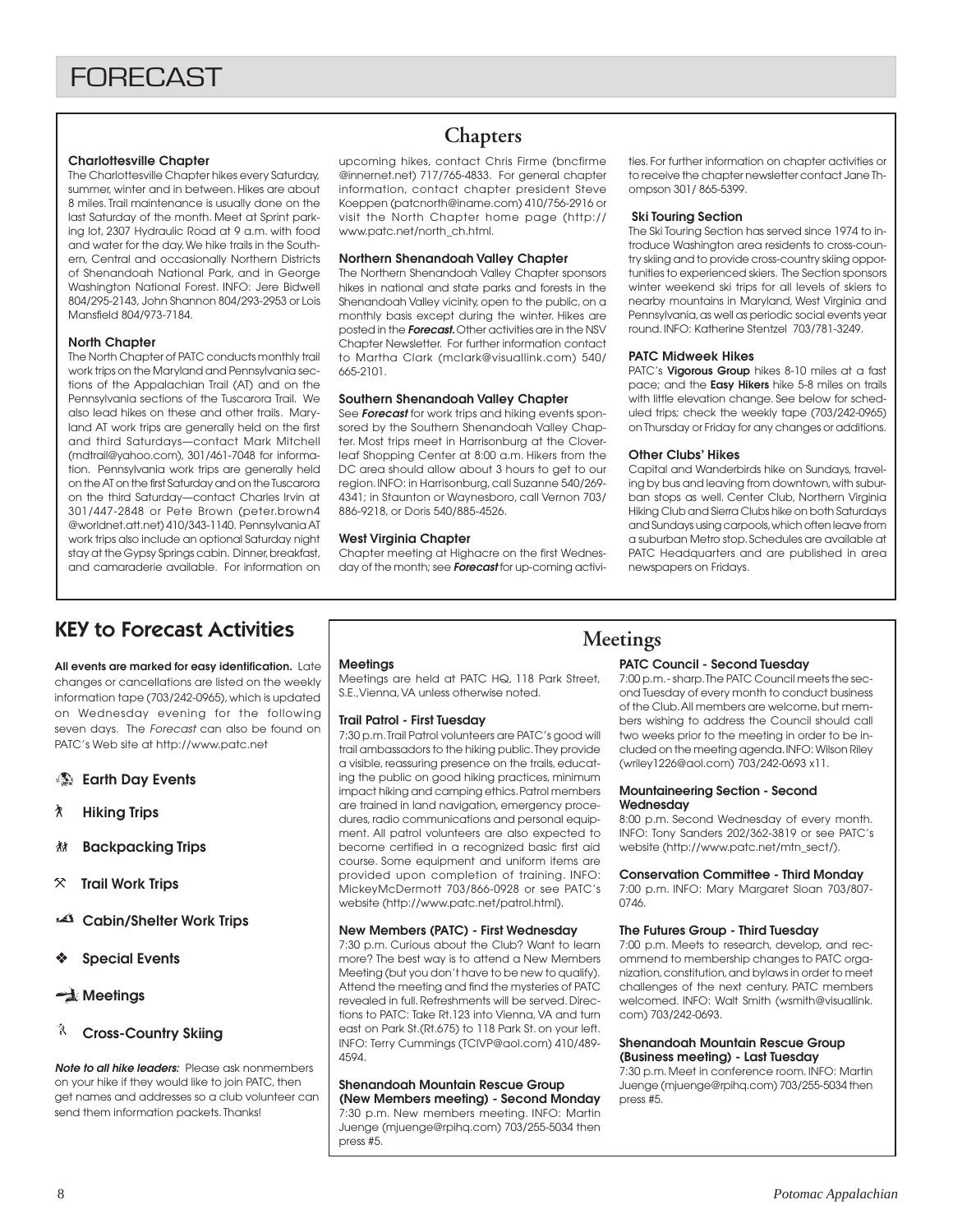## **April**

#### **3/27 - 4/3 (Saturday - Saturday) SHELTER WORK TRIP - PATC's newest shelter Bowie, MD**

Be part of this unique, local log shelter construction opportunity. Work has begun on a new log shelter being built "off-site" near Bowie, MD. When completed the shelter will be relocated onto its to-be-built foundation on the Appalachian Trail in Maryland. INFO: Frank Turk (FrankTurk@aol.com) 301/249-8243.

## **1 (Thursday)**

#### **DEADLINE - May Potomac Appalachian Headquarters, Vienna, VA**

5:00 p.m. All items for the next issue of the PATC newsletter must be submitted on disk if possible to headquarters, or via e-mail or e-mail attachment to bianca@moon.jic.com. Allow one week for postal service delivery.

#### **1 (Thursday)**

#### **CLASS - While My Backpack Gently Weeps: Backpacking With Kids REI, College Park, MD**

7:30 p.m. Join Haley's Daddy for a brainstorming session on how to enter the wild, enjoy the trail and emerge harmonious with all fingers, toes, backs and children intact. We will discuss trail-time and load bearing, mealtimes, quality potty time, and a crawlwalk-run approach to sharing your joy of the outdoors with your children. Bring the entire family to this wild event! INFO: REI 301/982-9691.

#### **2 - 4 (Friday - Sunday)** } **TRAIL WORK TRIP - Massanutten Mt. West Trail Massanutten Mountain, VA**

Wake out of the doldrums of winter with a high energy trail maintenance trip with Laura and David. This is our biannual trail work trip to clear blowdowns, winter debris, and foliage from a six mile section of the trail between Powell Fort and the Woodstock Tower (part of this trail is included in the Dogwood Half-hundred). Relax afterwards at Glass House; enjoy Laura's cooking, David's Death by Chocolate desserts, and entertainment rumored to be provided by this past years AT hiker Espresso Man. INFO: David Reifsnyder (davidlaura@earthlink.net or wheelmaker@hotmail .com) 410/286-0195(h) or 202/387-3115(w).

#### **3 (Saturday)**

#### ` **HIKE - Northern Shenandoah Valley Chapter Shenandoah National Park, VA**

Spring History Hike, or A Little Bit of Everything Bushwhack. Follow Jack Reeder as he leads us around several old historical sites in and around Pass Mountain Overlook in the Shenandoah National Park. Visit Frog Heaven Swimming Pool, Toy Farm, and other sites. From there, we will go to see a nicely preserved cemetery. Then over and around Pass Mountain to an old, but clearly visible farm near Beahms Gap, and a possible mine on the way. Return on the AT over Pass Mountain, to an old farm site with a Civil War story, and possibly a very small private cemetery in a nearby thicket. Bring lunch and water, wear good boots, carry raingear, and a compass. Hiking time: about five hours, unless our leader gets lost. Then it will take longer, but will be more fun! This hike is a hard five miles, but all takes place within a few hundred yards of Skyline Drive. INFO: Martha Clark (mclark@visuallink.com) 540/665-2101.

### **3 (Saturday)**

#### } **TRAIL WORK TRIP - South Mountaineers Appalachian Trail, MD**

Join the South Mountaineers for fun and rewarding work with the convenience of a day event in Maryland. Start at 9:00 a.m., lunch is on the trail and our good work is done by dinner time. INFO: Mark Mitchell (mdtrail@yahoo.com) 301/461-7048.

#### **3 - 4 (Saturday - Sunday) CABIN WORK TRIP - Tulip Tree Cabin Shaver Hollow, VA**

Spring is the most beautiful time of the year and the weather is perfect for the kind of strenuous work required for cabin building with primitive antique tools. Come out and enjoy the warm spring sunshine while you learn to create things of beauty with your hands. You have more skill than you knew. You will be amazed what you can do with a simple hand tool. INFO: Charlie Graf 410/757-6053.

## **6 (Tuesday)**

**MEETING - Trail Patrol, 7:30 p.m.** 

## **6 (Tuesday)** ` **HIKE - Vigorous Hikers**

POSSIBLE hike in North District of Shenandoah National Park along Jeremys Run — Knob Mt.—Neighbor Mt. for 17 miles. Call day before to see if leader has out-of-town house guests. INFO: Cliff Noyes 703/ 451-5181.

## **7 (Wednesday)**

**MEETING - New Members (PATC), 7:30 p.m.** 

#### **7 (Wednesday) MEETING - West Virginia Chapter Highacre, Harpers Ferry, WV**

7 p.m. Dr. Melody Roelke-Parker will discuss her work as a veterinarian studying lions on the Serengeti Plain of Africa. She discovered that a deadly epidemic was due to an outbreak of canine distemper virus. INFO: Jane Thompson 301/865-5399 before 9 p.m.

#### **7 (Wednesday)** ` **HIKE - Easy Hikers Prince William Forest Park, VA**

Quantico Falls Trail, about 6 miles. Meet at 10:00 a.m. at Turkey Run Education Center in the Park. From the Beltway, take I-95 south 19.8 miles to exit 150B, route 619 west. Second right into park entrance. First left at Park Scenic Drive. Pass parking areas A, B and C. After 1.8 miles on Park Scenic Drive, take left fork toward Turkey Run for half a mile to right turn on Turkey Run Road. Half mile to parking at Turkey Run Education Center. Bring lunch. INFO: John or Suzanne Kominski 703/751-3026.

#### **8 (Thursday) CLASS - Edible Wild Plants REI, College Park, MD**

7:30 p.m. Hungry on the trail? Forget your Power Bar? No Food? REI's Veronica Marjerison will discuss the basic principles for identifying and preparing local edible plants. Veronica will demonstrate recognition clues and recipes for using such regional plants as plantain, dandelion, paw paw, fiddlehead fern, mullein, and sumac. INFO: REI 301/982-9691.

#### **10 (Saturday)** } **TRAIL WORK TRIP - DC Metro Rock Creek Park, Washington, DC**

8:15-11:30 a.m. The Theodore Roosevelt Side Trail relocation will continue. Come see how much progress we have made and help catapult us for-

ward. Meet at Rock Creek Nature Center. INFO: Mark Anderson 202/462-7718 or Ranger Ken Ferebee 202/ 426-6834 x31.

#### **10 (Saturday) SHELTER WORK TRIP - PATC's newest shelter Bowie, MD**

See similar SHELTER WORK TRIP on 3/27-4/3 for details. INFO: Frank Turk (FrankTurk@aol.com) 301/249-8243.

#### **10 (Saturday)** ` **HIKE - Signal Knob Massanutten Mountain, VA**

10.6 mile circuit hike on Massanutten Mountain. Lunch at Signal Knob overlooking Shenandoah Valley. We will also pass Buzzard Rocks overlook. Elevation Change of 1600 feet. Meet at 7:30 a.m. at Oakton Shopping Center, Vienna. INFO: Todd Birkenruth 703/ 318-7735.

#### **10 (Saturday)** ` **HIKE - Potomac Heritage Trail series**

## **Potomac Heritage Trail, MD**

Join us on a series hike of the "original" route proposal for this, the eighth National Scenic Trail, hiking the section from Cumberland, Maryland to Confluence, Pennsylvania. The PHT is as yet undesignated west of Cumberland, so this route is still up for consideration. The series begins on April 10 with a one-day hike of about 12 miles from Cumberland to Frostburg, first over Haystack Mountain, and then over Dans Mountain. Adventures galore await the intrepid hikers on this mapped but completely unblazed route through rarely-hiked terrain. Have your compass ready! Dinner in Cumberland prior to return. INFO: Tom Johnson 410/647-8554.

#### **10 (Saturday)** ` **HIKE - Natural History Wildflower Hike Turkey Run Park, VA**

You know spring has arrived when Bob Pickett does his annual five mile wildflower hike along Turkey Run right here, along the Potomac River, inside the Virginia beltway. This is a "naturalist's shuffle" type hike, where we stop and identify and talk about the flowers, salamanders, snakes, birds or any other delightful sign of spring that we may observe. Forty or more species of blooming wildflowers are normally found. There will be some creek crossings and possibly slippery conditions. Hiking boots are recommended. Reservations/ INFO: Bob Pickett 301/681-1511.

#### **10 (Saturday)** ` **HIKE - Strong Hikers**

### **North District, Shenandoah National Park, VA**

Meet locally at 8:15 a.m. and leave promptly at 8:30. Hike Overall Run via Thompson Hollow Trail. Circuit route is 10 miles, with elevation change of about 2,000 feet, and great views. INFO: Donna Brother 703/435- 8315.

#### **10 (Saturday)**

#### } **TRAIL WORK TRIP - Massanutten Crew George Washington National Forest, VA**

Near Elizabeth Furnace area. INFO: Wil Kohlbrenner 540/477-2971 or Hop Long (TheFSLongs@erols.com).

#### **10 (Saturday)**

#### } **TRAIL WORK TRIP - South Mountaineers Appalachian Trail, MD**

The woods are just wonderful this time of year, why not give back to the trail you love to hike. Expect to hike up to 4 miles, or less than one, then guess what is rotting in the trunk of the trip leader. INFO: Mark Mitchell (mdtrail@yahoo.com) 301/461-7048.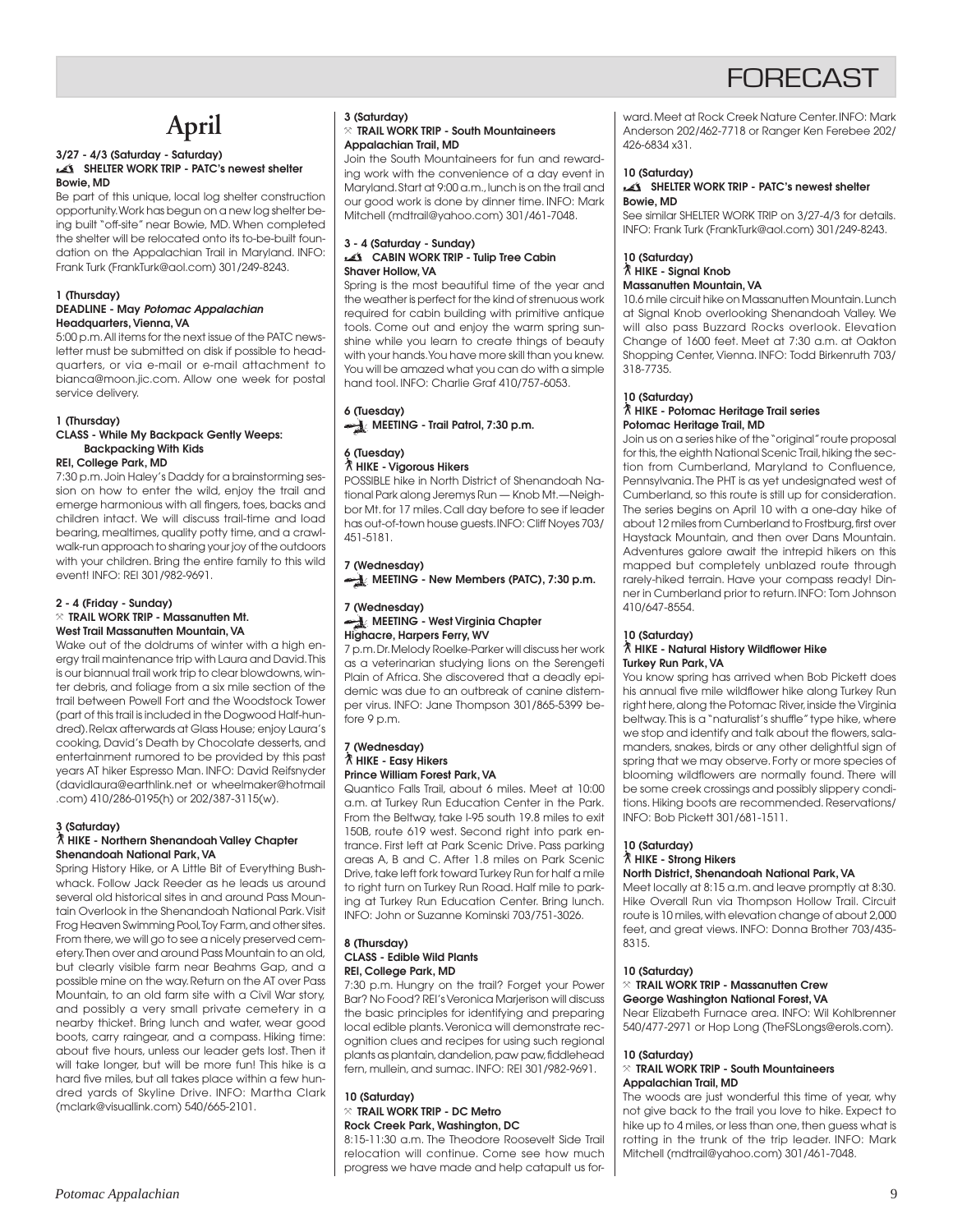## FORECAST

#### **10 (Saturday)**

#### } **TRAIL WORK TRIP - Tuscarora South Crew Tuscarora Trail, Massanutten Mt., VA**

Spring cleanup time is here, and we can use all the help we can get to get these trails in shape quickly. Come out and join this one-day trip; newcomers particularly welcome. INFO: Rick Rhoades 703/239- 0965.

#### **10 - 11 (Saturday - Sunday) CABIN WORK TRIP - Blackburn Trail Center Round Hill, VA**

Yes! This is another Blackburn Trail Center work trip weekend. You know - that big renovation project that you have been reading about for the last two years - the one that you keep meaning to visit. Well, spring has arrived, daylight savings time is giving us longer evenings and boy, do we have lots of jobs for you! This month we will be framing and re-screening the porch, completing the bunk room, installing siding on the gable ends and COOKING FOOD! Yes, we are also on the lookout for new cooks. So don't hesitate, skilled or unskilled, we can use your help. INFO: Chris Brunton 703/560-8070 or Bruce Clendaniel 410/ 820-7550.

#### **10 - 11 (Saturday - Sunday)** ` **HIKE - North Chapter**

**Tuscarora Trail and Appalachian Trails, VA**

Tuscarora Trail series # II-10. Va. Rte. 340 to Va. Rte. 601. First 1999 overniter. First day: Matthews Arm Section. Rte 340 to Range View Cabin or Matthews Arm Campground. 10.8 difficult miles with an elevation change of 2800 ft. Second day: Gravel Spring Section. Range View Cabin or Matthews Arm Campground to Rte. 601 (PATC parking area). 15.3 moderate miles with an elevation change of 768 ft. Must bring tent, sleeping bag, food and dress according to the weather. INFO: Chris Firme 717/765-4833 after 6:00 p.m.

#### **10 - 11 (Saturday - Sunday)** } **TRAIL WORK TRIP - North Chapter Appalachian Trail, PA**

Spring cleanup. Come out and help us get the AT ready for the coming throngs of fair weather hikers. Meet at US 30 and PA 233 at the parking lot of Caledonia State Park. Departure 9:00 a.m. sharp. Join us for a group dinner and overnight at the Gypsy Spring cabin Saturday and breakfast on Sunday. INFO: Charlie Irvin 301/447-2848.

#### **10 - 11 (Saturday - Sunday)** } **TRAIL WORK TRIP - Cadillac Crew Shockeysville, VA**

We're climbing Shockeys Knob and relocating the Tuscarora Trail, so come on out and help! Overnight at a local cabin. Bring a lunch and water for Saturday noon. Community dinner on Saturday night. Please call by April 5 to let us know if you're participating! INFO: Fran Keenan (frannanc@erols.com) 703/938-3973 or Jon Rindt (jkrindt@erols.com) 703/ 573-2261.

#### **11 (Sunday) CLASS - Basic Trail Maintenance Scott Farm/Mid-Atlantic Training Center, Carlisle, PA**

This workshop will cover such topics as worker safety, use and maintenance of hand tools, clearing brush, blazing, clearing waterbars, blowdown removal, overnight facility maintenance, and sanitation. Instructor: Karen Lutz, ATC. INFO: John Wright (jwright@ atconf.org) 717/258-5771.

## **11 (Sunday)**

#### **CLASS - Basic Rock Scrambling for Hikers Great Falls, VA**

This practical hands-on half day class will provide hikers the fundamentals of route finding and safe movement over rock hazards and obstacles encountered in alpine and rocky environments. Will include scrambling with the use of hands and feet, and elementary climbing techniques. Class at Great Falls Park, VA. Limited to 8 people. INFO: Tony Sanders 202/ 362-3819.

#### **12 (Monday) MEETING - New members (Shenandoah Mountain Rescue Group), 7:30 p.m.**

#### **12 (Monday) CLASS - Backpacking Headquarters, Vienna, VA**

BACKPACKING 101—a course for BEGINNING BACK-PACKERS. Learn how to enjoy overnight hiking in the backcountry safely, comfortably, and with minimum impact on the environment. Classroom instruction— Monday evening, April 12, 1999 at PATC headquarters. Practical instruction Saturday/Sunday (April 17- 18) at Prince William Forest Park. Weekend outing— May 15-16, location TBD. INFO: Alexandra Lampros 703/719-7846.

## **13 (Tuesday)**

**MEETING - PATC Council, 7:00 p.m. - sharp.**

## **13 (Tuesday)**

` **HIKE - Vigorous Hikers** Vigorous midweek hike. Out and back hike along

Tuscorora Trail north from Hawk Campground in WV. Nice trail through old, overgrown farm land out at least to Jemima's grave. INFO: Cliff Noyes 703/451- 5181.

#### **14 (Wednesday) MEETING - Mountaineering Section, 8:00 p.m.**

#### **14 (Wednesday)** ` **HIKE - Easy Hikers Great Falls - Riverbend, VA**

Meet at 10:00 a.m. in the parking lot beyond the Visitors Center. We will do a circuit hike of about 5 miles from Great Falls Park to Riverbend Park and return. Please bring drink and lunch. RSVP/INFO: Joanne Horgan 703/938-4662.

#### **15 (Thursday)** ` **HIKE - In-between Hikers Langley, VA**

A taxing hike from Scotts Run Nature Preserve to Turkey Run Park and return. A moderate/fast paced 9 miles over varied terrain and a stream crossing. Hiking boots recommended. Meet at Scotts Run Preserve parking lot at 10:00 a.m. From I-495, exit 13 west (193), Georgetown pike for one half mile (2nd parking lot from I-495). INFO: Henri Comeau (hank comeau@aol.com) 703/451-7965.

#### **15 (Thursday) MEETING - Publications Committee Headquarters, Vienna, VA**

7:00 p.m. The Publications Committee will conduct a general business and planning session including discussion of the upcoming Shenandoah Circuit Hike guidebook and the possibility of creating CD-ROM resource for hiking and camping in Shenandoah NP. INFO: Aaron Watkins (awatkins@rcn.com) 410/740- 7082.

#### **16 - 18 (Friday - Sunday) CLASS - Leadership Skills Camp Hebron, Halifax, PA**

Leadership Skills for the 21st Century - A Comprehensive Workshop for Volunteer Leaders Ed Clark, founder of the Virginia Wildlife Center, will present this program on developing and enhancing volunteer organizations. Some of the topics include "Who are A.T. Volunteers and What Makes Them Tick;" "Leadership Style: Adapting Your Style to Meet your Followers' Needs;" "The Seven Habits of Highly Effective Trail Club Leaders;" and "The Role of Staff in Volunteer Organizations," to name a few. Clark conducted a similar workshop in the ATC's southern region last year and presented an abbreviated version at the ATC Club Presidents' meeting last June. Both received excellent reviews from participating club leaders. Instructor: Ed Clark. INFO: Karen Lutz, ATC 717/258-5771.

#### **17 (Saturday)**

#### ` **HIKE - Tuscarora Trail Series #12 Gore, VA**

A moderately paced 18 mile hike west of Winchester, VA between Gainesboro, VA and Loman Branch, VA over the Devils Backbone Section. Elevation gain is 2600 feet. A car shuttle is required. PATC map L. Meet at Vienna Metro, Nutley Street North at 7:30 a.m. INFO: Jack 703/339-6716 or William 703/256- 6735.

#### **17 (Saturday)** } **TRAIL WORK TRIP - Stonewall Brigade Racer Camp Hollow Trail, WV**

After a winter on the other folks' trails, the Brigade springs into action on its home ground. We'll resume construction of the Racer Camp Hollow Trail in West Virginia — with help from mountain bikers and equestrians. Meet sturdy people and sturdy mules. INFO: Wil Kohlbrenner 540/477-2971 or Hop Long (The FSLongs@erols.com).

#### **17 - 18 (Saturday - Sunday) CABIN WORK TRIP - Tulip Tree Cabin Shaver Hollow, VA**

April showers bring May flowers and they don't deter the Tulip Tree Cabin Crew. We will be in Shaver Hollow, come rain or shine, working on second floor joists and hewing rafters. At the end of the day we will retreat to our warm, dry summer kitchen for a delicious meal prepared by one of our crew members. We will bask in the glow of our accomplishments for the day and enjoy each others company. Some even come for just the day and make the long trek back home that evening. Whether you can stay just for the day or want to take full advantage of the weekend and camp over with us you are welcome. INFO: Charlie Graf 410/757-6053.

#### **17 - 18 (Saturday - Sunday) CLASS - Wilderness First Aid Arlington, VA**

This sixteen-hour class includes classroom study, hands-on practice, and results in a two-year certification. The cost is \$125. Registration is limited to 25 people. See course description and print registration from http://wfa.net/. INFO: Christopher Tate 703/ 836-8905.

#### **17 - 18 (Saturday - Sunday)**

#### } **Italian TRAIL WORK TRIP - North District Hoodlums North District, Shenandoah National Park, VA**

Come and help work on the Appalachian Trail in the North District of SNP. The crew will work on erosion problems and/or tread rehab on one or more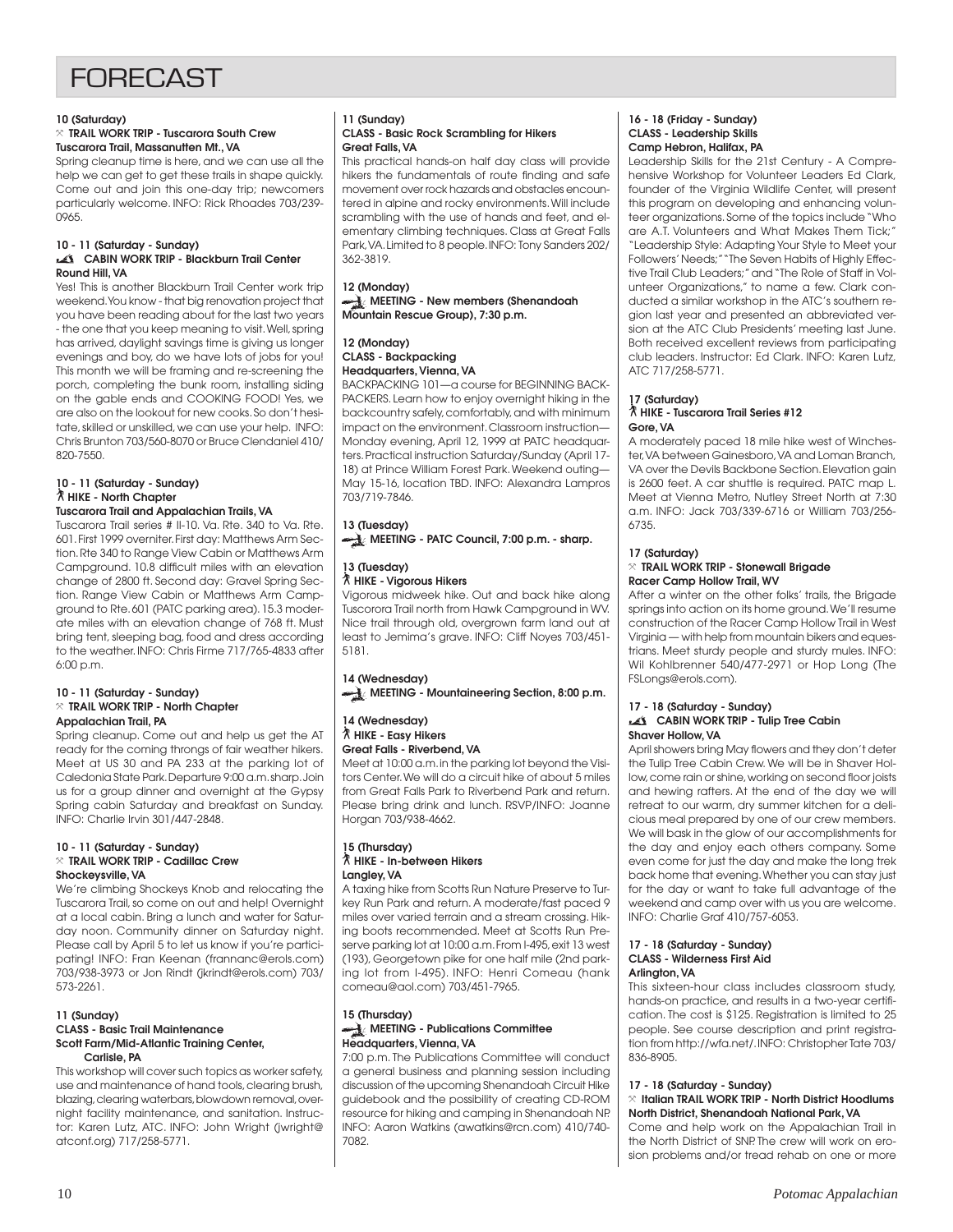sections of trail. Spring wildflowers should be up and running by now and we have requested pictureperfect weather for this weekend. No experience necessary - tools provided. Bring work gloves, lunch and a smile. This month's theme meal will be Italian —all may contribute. Overnight stay provided at Indian Run Hut. Come for the day, stay the evening meal, or spend the entire weekend. The crew meets at 10 a.m. in the park. RSVP/INFO: George Walters 410/426-2724.

#### **19 (Monday)**

**MEETING - Conservation Committee, 7:00 p.m.**

**20 (Tuesday) MEETING - The Futures Group, 7:00 p.m.**

#### **20 (Tuesday)**

#### ` **HIKE - Vigorous Hikers**

A fast paced hike: Carderock to/from Georgetown along Tow Path. We'll buy lunch in G'Town and picnic along the Canal. 20 miles total. INFO: Cliff Noyes 703/451-5181.

#### **21 (Wednesday)** ` **HIKE - Easy Hikers Seneca Creek, MD**

10:00 a.m. Up to 7.6 slow miles. Bring lunch. Park along the generous shoulders of Riffle Ford Rd. at its crossing point over Seneca Creek. We'll hike through pines, forest, and ridge along Seneca Creek to Black Rock Mill. From I-270 north, take the second of two exits onto Rte. 28, go west towards Darnestown, not east towards Rockville. Shortly after crossing Rte. 124 (Quince Orchard Rd.), turn right on Riffle Ford Rd. After about a mile, park along the road, over Seneca Creek. Please call only if you need further INFO: Margaret Chapman 301/977-8988.

#### **22 (Thursday) EARTH DAY HIKE - Northern Shenandoah Valley Chapter**

#### **North District, Shenandoah National Park, VA**

Come join the NSVC and celebrate Earth Day in one of the most beautiful places on Earth! Little Devil Stairs in the Shenandoah National Park. This eight mile circuit hike will take us up the fabulous Little Devil Stairs Trail, through the Fourway, and back to our starting point via the Piney Branch and Hull School Trails. It will be a day of waterfalls and early spring flowers, and a proper way to celebrate Earth Day. Leader/INFO: Lee Sheaffer (thumpers@ visuallink.com) 540/662-1524.

#### **23 (Friday)**

#### **CHAPTER DINNER - Northern Shenandoah Valley Chapter Winchester, VA**

Visitors welcome at a NSVC dinner and slide pre-

sentation at Manual's and Wife Restaurant in Winchester, VA. Time: 7:00 p.m. Gerry Boyd and Mary Powell will show slides of their summer trip to Glacier National Park. Reservations/INFO: Martha Clark (mclark@visuallink.com) 540/665-2101.

#### **24 (Saturday) TRAIL WORK TRIP - DC Metro Rock Creek Park, Washington, DC**

8:15-11:30 a.m. This is the official Rock Creek Park Earth Day outing. You can't afford to miss this once a year event. In addition to work on a trail relocation, we will likely have a special Earth Day activity. Meet at Rock Creek Nature Center. INFO: Mark Anderson 202/462-7718 or Ranger Ken Ferebee 202/ 426-6834 x31.

#### **24 (Saturday) TRAIL WORK TRIP - North Chapter Tuscarora Trail, PA**

For meeting place and other details, call Charlie Irvin, 301/447-2848.

#### **24 (Saturday) HIKE - Northern Shenandoah Valley Chapter Loudoun Heights, Harpers Ferry, WV**

This hike begins at the Harper's Ferry Visitor's Center, where we will catch a NPS Shuttle into downtown Harper's Ferry. There we will begin a strenuous four hour hike to Loudoun Heights, noting a myriad of rich historical and geological features pointed out by Smithsonian geologist Bill Melson, along the Appalachian and Loudoun Heights Trails. INFO: Bill Melson (mcmelson@erols.com with copies to: melsonw@ nmnh.si.edu and wjmelson@shentel.net) 540/933- 6276.

#### **24 (Saturday) TRAIL WORK TRIP - REI/SCGTC Seneca Creek State Park, MD**

8:30 a.m. - 4:00 p.m. Celebrate Earth Day on the trail! Join REI and the Seneca Creek Greenway Trail Coalition in constructing a section of the Seneca Creek Greenway Trail. We'll be cutting and grading 100 yards of new sidehill tread and erecting timber retaining walls to stabilize the trail. INFO: Mark Nelson (REI) 703/379-9400 or 301/982-9681.

#### **24 - 25 (Saturday - Sunday) CABIN WORK TRIP - Blackburn Trail Center Round Hill, VA**

Please see same event on 4/10-11 for details. Reservations/INFO: Chris Brunton 703/560-8070 or Bruce Clendaniel 410/820-7550.

#### **24 - 25 (Saturday - Sunday) TRAIL WORK TRIP - Cadillac Crew Shockeysville, VA**

Shockey's Knob. Its late April and the weather is perfect for trail work — not too hot — not too cold. Come out and help us relocate the Tuscarora Trail. Dinner with the crew in the evening is an event not to be missed! Overnight at a local cabin. Bring a lunch and water for Saturday noon. Community dinner on Saturday night. Please call by April 19 to let us know if you're participating! INFO: Fran Keenan (frannanc@ erols.com) 703/938-3973 or Jon Rindt (jkrindt@ erols.com) 703/573-2261.

#### **24-25 (Saturday - Sunday) TRAIL WORK TRIP - Blue & White Crew Central District, Shenandoah National Park, VA**

Following successful sacrifices to the gods of blizzards and blowdowns, the B&W Crew will offer thanks by continuing the treadway projects we'd planned for the '98 season. Join us as we armor the trails for the onslaughts yet to come. Overnight accommodations provided; Saturday dinner and Sunday breakfast will be pot-luck. A Saturday evening examination of Highland distilling arts is planned. Details, bunk reservation and chow assignment INFO: Kerry Snow (kerrysno@sprynet.com) 301/570-0596 or Charles Hillon (hillon@mnsinc.com).

#### **24 - 25 (Saturday - Sunday) SHELTER WORK TRIP - PATC's newest shelter Bowie, MD**

See similar SHELTER WORK TRIP on 3/27-4/3 for details. INFO: Frank Turk (FrankTurk@aol.com) 301/249-8243.

#### **25 (Sunday)**

### **CLASS - Basic Trail Maintenance**

**Scott Farm/Mid-Atlantic Training Center, Carlisle, PA**

See 4/11 for details. Instructor: John Wright, ATC. INFO: John Wright (jwright@atconf.org) 717/258-5771.

#### **27 (Tuesday)**

#### **MEETING - Shenandoah Mountain Rescue Group (Business meeting), 7:30 p.m.**

#### **27 (Tuesday)** ` **HIKE - Vigorous Hikers**

Out and back hike in the Sky Meadows area. Toughness of hike depends largely on how PATC's Dogwood Half Hundred leaves us. INFO: Cliff Noyes 703/ 451-5181.

#### **28 (Wednesday)** ` **HIKE - Easy Hikers Jug Bay, Patuxent River Park and Merkle Wildlife Sanctuary**

Meet at 10:00 a.m. in parking lot near Jug Bay park office. Hike preceded by 1.5 hour cruise on "Otter" with naturalist. Capacity 20 hikers. Short walk in area before lunch. Then drive to Merkle for additional hike. Total of about 5 miles. Directions: Beltway (I-95) exit 11. Go SE on Pennsylvania Ave. (Md 4) 6.2 miles to cutoff for Crain Hwy. Bear right 0.2 miles to fork then right again 1.8 miles to US 301, ease right 0.6 miles to Croom Road (Md 382), turn left 3.1 miles to Croom Airport Rd, turn left 2.1 miles to park entrance road, and left again 1.6 miles to park office. Total distance: 15.6 miles from Beltway. Reservations (necessary!) and INFO: Henry Shryock 202/479-4130 or Pauline LeMarie 202/484-2966.

#### **29 (Thursday)** ` **HIKE - In-between Hikers Sugarloaf Mt., MD**

Moderate paced 7-8 mile circuit hike on Sugarloaf Mountain in Maryland. Elevation change is 1200 ft. Meet 10 a.m. at lower entrance to Park. INFO: Nena Ewing 301/652-9147 or Hank Comeau 703/451-7965.

#### **30 - 2 (Friday - Sunday) BACKPACK TRIP - New River Gorge New River Gorge, WV**

Backpack in and backpack out with a day hike in between. Hike your own distance, 6 to 30 miles. Elevation gain is about 200 feet. No carpooling involved. Travel to trailhead by Amtrak. INFO: Mike Gingerich 202/767-5873.

## **May**

#### **1 (Saturday) DEADLINE - June Potomac Appalachian Headquarters, Vienna, VA**

5:00 p.m. All items for the next issue of the PATC newsletter must be submitted on disk if possible to headquarters, or via e-mail or e-mail attachment to bianca@moon.jic.com. Allow one week for postal service delivery.

#### **1 (Saturday)**

#### } **TRAIL WORK TRIP - South Mountaineers Appalachian Trail, MD**

The work of the South Mountaineers seems never to get done. Lend a hand and give back to the trail on a beautiful spring day. We meet in Frederick County, MD at 9:00 a.m. INFO: Mark Mitchell (mdtrail @yahoo.com) 301/461-7048.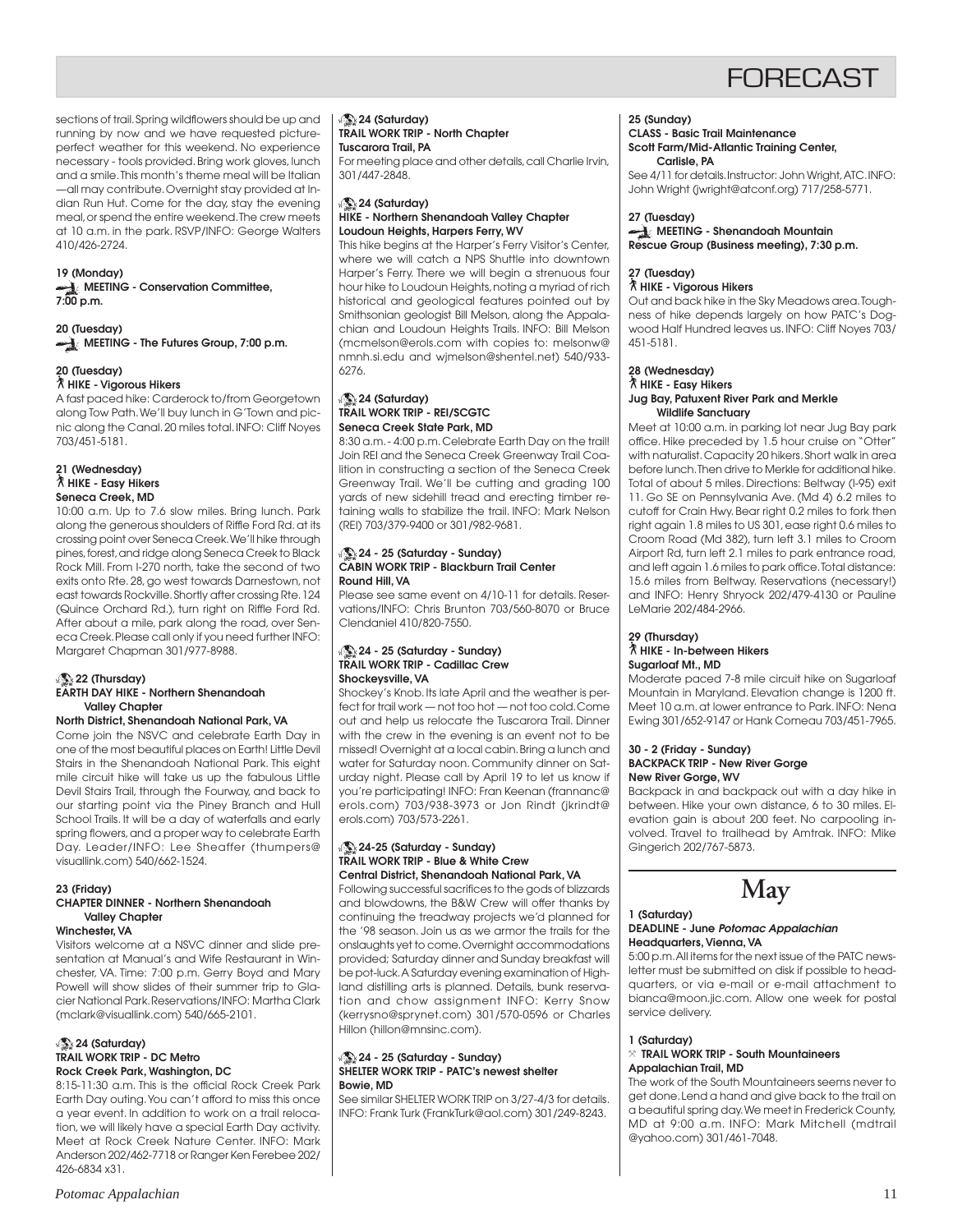#### **1 - 2 (Saturday - Sunday)** } **TRAIL WORK TRIP - North Chapter**

#### **Appalachian Trail, PA**

Meet at US 30 and PA 233 at the parking lot of Caledonia State Park. Departure 9:00 a.m. sharp. Join us for a group dinner and overnight at the Gypsy Spring cabin Saturday and breakfast on Sunday. INFO: Charlie Irvin 301/447-2848.

#### **1 - 2 (Saturday - Sunday)**

#### SHELTER WORK TRIP - PATC's newest shelter **Bowie, MD**

Be part of this unique, local log shelter construction opportunity. Work has begun on a new log shelter being built "off-site" near Bowie, MD. When completed the shelter will be relocated onto its to-bebuilt foundation on the Appalachian Trail in Maryland. INFO: Frank Turk (FrankTurk@aol.com) 301/249- 8243.

#### **1 - 2 (Saturday - Sunday) CLASS - Chainsaw Certification Scott Farm/Mid-Atlantic Training Center, Carlisle, PA**

Trail volunteers should be certified if they use a chain saw in their maintenance activities. These two-day courses will cover safety issues, chainsaw function and maintenance, proper use of equipment, and modern felling, limbing, and bucking techniques. Two-week advance reservation is required. INFO: John Wright (jwright@atconf.org) 717/258-5771.

#### **2 (Sunday)**

` **HIKE - Natural History Trillium Hike G. Richard Thompson WMA, Linden, VA**

The first weekend of May is the time the millions of white-flowered trillium are in full bloom along the Appalachian Trail near Sky Meadows State Park. This is the Mecca of the wildflower crowd in this neck of the woods. In addition to the trillium, both pink and yellow lady's slippers , as well as the showy orchis, should be in bloom. This is also a favorite place for the scarlet tanager and other newly arrived nesting and migratory birds. The "merkles" in this area are often ripe for picking at this time as well. This is a moderately difficult seven mile hike. Reservation/ INFO: Bob Pickett 301/681-1511.

**4 (Tuesday) MEETING - Trail Patrol, 7:30 p.m.** 

#### **5 (Wednesday)**

**MEETING - New Members (PATC), 7:30 p.m.**

#### **5 (Wednesday) MEETING - West Virginia Chapter Highacre, Harpers Ferry, WV**

7:00 p.m. Cylde Hicks from the Trail House in Frederick, MD will talk about hiking and biking along the Catoctin Trail which they maintain. This local trail will be featured in a 3-part hiking series during March, April & May. He will bring along some new sleeping bags for us to check out. INFO: Jane Thompson 301/865-5399 before 9:00 p.m.

### **7 (Friday)**

#### ` **Wildflower HIKE - Northern Shenandoah Valley Chapter G. Richard Thompson WMA, Linden, VA**

Join the NSVC as they take a short, easy walk through the G. Richard Thompson Wildlife Management Area and an area of the Appalachian Trail. This area is renowned for its displays of wildflowers in general, and the trillium in particular. Besides literally millions of trillium, there are hundreds of other wildflowers in bloom in the area at this time, some quite rare. Time permitting, we may extend this hike in either direction on the Appalachian Trail, and get a larger view of this very special place in all its springtime glory. Leader/INFO: Debbi Richter (Whalenwolf @aol.com) 540/955-1813.

#### **8 (Saturday)** } **TRAIL WORK TRIP - DC Metro Rock Creek Park, Washington, DC**

8:15-11:30 a.m. Your mother would want you to give back to the hiking trails through a morning of volunteer work in Rock Creek Park. Wouldn't she? Don't disappoint her by coming to this pre-Mother's Day work trip. Meet at Rock Creek Nature Center. INFO: Mark Anderson 202/462-7718 or Ranger Ken Ferebee 202/426-6834 x31.

#### **8 (Saturday)** ` **HIKE - Strong Hikers North District, Shenandoah National Park, VA**

Meet locally at 8:15 a.m. and leave promptly at 8:30. Hike Jeremys Run. Circuit route is 14 miles with an elevation change of 2,765 feet. INFO: Donna Brother 703/435-8315.

#### **8 (Saturday)** } **TRAIL WORK TRIP - Massanutten Crew George Washington National Forest, VA** Near Elizabeth Furnace area. INFO: Wil Kohlbrenner

540/477-2971 or Hop Long (TheFSLongs@erols.com).

#### **8 (Saturday)**

#### } **TRAIL WORK TRIP - Tuscarora South Crew Tuscarora Trail, Massanutten Mt., VA**

Spring cleanup time is here, and we can use all the help we can get to get these trails in shape quickly. Come out and join this one-day trip; newcomers particularly welcome. INFO: Rick Rhoades 703/239- 0965.

#### **8 - 9 (Saturday - Sunday) CABIN WORK TRIP - Blackburn Trail Center Round Hill, VA**

See similar CABIN WORK TRIP on 4/10-11 for details. Reservations/INFO: Chris Brunton 703/560-8070 or Bruce Clendaniel 410/820-7550.

#### **9 (Sunday)** ` **HIKE - Mother's Day/Family Hike Sugarloaf Mt., MD**

Bring mom on the road less traveled to White Rocks near Sugarloaf Mountain (or Dad's - give her a break for the day). Pack your child - suggested age 6 months to 4 years. Up to 6 miles (depending on experience). 2 miles per hour pace. Meet at Sugarloaf entrance on the Comus Road at 10:00 a.m. (or convoy there). Limit: 12 participants. INFO: John Butler (John-Butler@msn.com) 301/263-0141.

#### **10 (Monday)**

#### **MEETING - New members (Shenandoah Mountain Rescue Group), 7:30 p.m.**

**11 (Tuesday) MEETING - PATC Council, 7:00 p.m. - sharp.**

**12 (Wednesday) MEETING - Mountaineering Section, 8:00 p.m.**

#### **15 (Saturday)** } **TRAIL WORK TRIP - North Chapter Tuscarora Trail, PA** For meeting place and other details, call Charlie Irvin, 301/447-2848.

#### **15 (Saturday)**

#### ` **Fossil Collecting HIKE - Northern Shenandoah Valley Chapter**

#### **Sites in Northern Shenandoah Valley, VA**

A science trip with Chris Morrow of Shenandoah University for those interested in geology and paleontology. Collect fossil samples from approved sites west of Winchester; study sharply folded and faulted rocks. A hammer and rock chisel is helpful but not required as we learn some techniques of fossil extraction from the experts. Bring sturdy clothes and shoes as well as a lunch and plenty of water, and enjoy a day of learning about the prehistoric life and times of your nearby surroundings. Leader/INFO: Carl Bock (cgbock@ erols.com) 703/323-5306.

#### **15 (Saturday)**

#### } **TRAIL WORK TRIP - Stonewall Brigade Racer Camp Hollow Trail, WV**

We are constructing the Racer Camp Hollow Trail in West Virginia. INFO: Wil Kohlbrenner 540/477-2971 or Hop Long (TheFSLongs@erols.com).

#### **15 (Saturday)** ` **HIKE - Tuscarora Trail Series #13**

### **Wardensville, WV**

A moderately paced 15-mile hike northeast of Wardensville, WV over the Jemima Section of the Tuscarora Trail between Loman Branch and WV 55. Elevation gain is 2300 feet. A car shuttle is required. PATC maps F and L. Meet at Vienna Metro, Nutley Street North at 7:30 a.m. INFO: Jack 703/339-6716 or William 703/256-6735.

#### **15 - 16 (Saturday - Sunday)** ` **HIKE - Potomac Heritage Trail series Potomac Heritage Trail, MD**

Join us on the second weekend of our hike through the "original" route proposal for this, the eighth National Scenic Trail, hiking the section from Cumberland, Maryland, to Confluence, Pennsylvania. The series continues with a two-day hike from Frostburg, Maryland to New Germany State Park. Saturday is about 11 miles; Sunday, about 7 miles. Saturday, overnight either in local motels or at New Germany State Park campground. This route is mapped but unblazed, so bring your compass and be ready for adventure. INFO: Tom Johnson 410/647- 8554.

#### **15-16 (Saturday - Sunday) BACKPACK TRIP - Dolly Sods Dolly Sods Wilderness, WV**

Spring is here and it's time to put on the boots and sling the pack. We'll do a moderate 16-18 miles in this unique wilderness area. Depending on the weather we'll either explore Red Creek Canyon or head south to Roaring Plains. Depart Friday evening. INFO: John Koutze or Kathy McDermott 703/846-9207.

#### **17 (Monday)**

**MEETING - Conservation Committee, 7:00 p.m.**

#### **18 (Tuesday)**

MEETING - The Futures Group, 7:00 p.m.

#### **22 (Saturday)**

## } **TRAIL WORK TRIP - DC Metro**

## **Rock Creek Park, Washington, DC**

8:15-11:30 a.m. By now, we hope to have moved beyond the much touted trail relocation. Come find out what we will do next on the D.C. trails. Meet at Rock Creek Nature Center. INFO: Mark Anderson 202/462- 7718 or Ranger Ken Ferebee 202/426-6834 x31.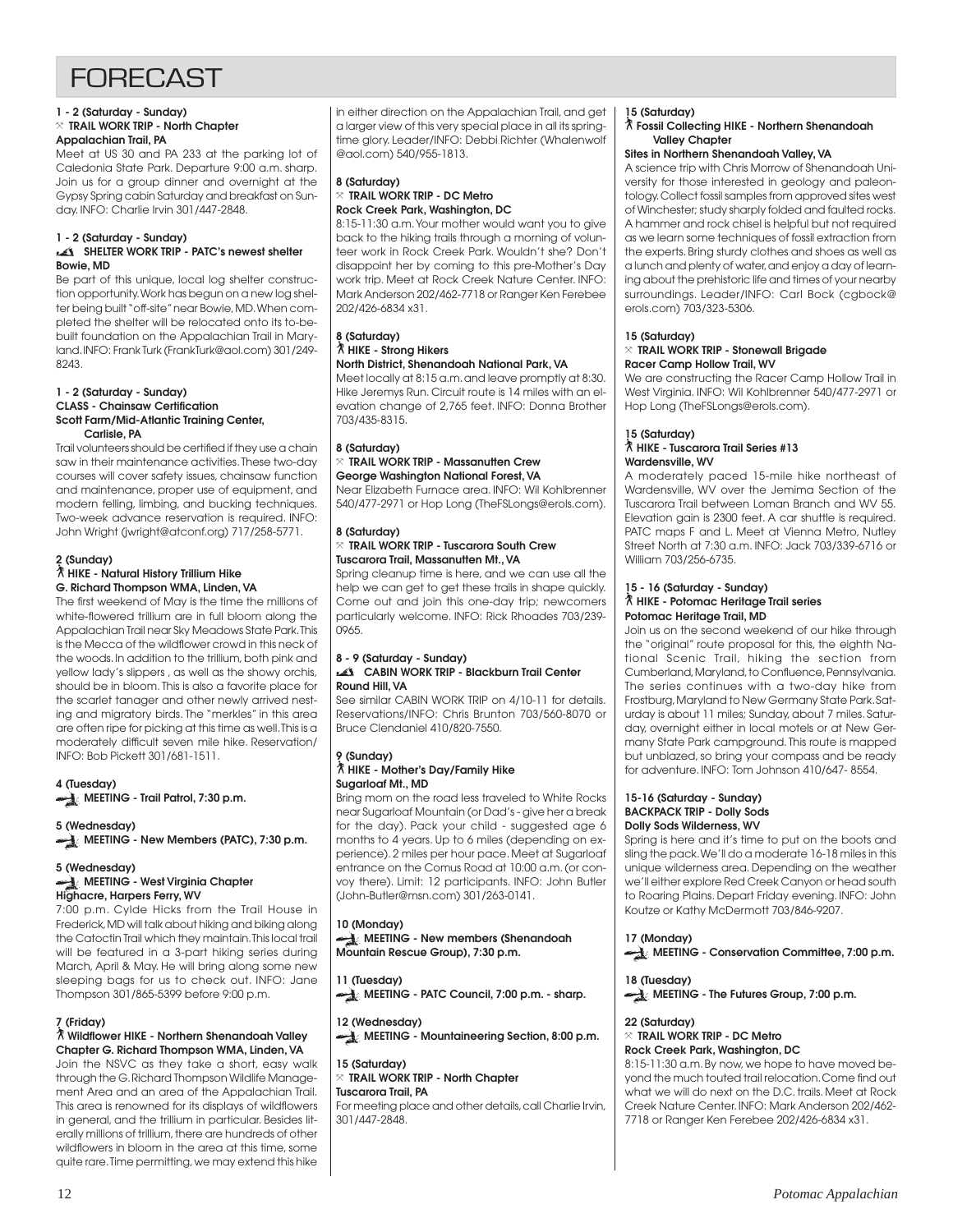#### **22 (Saturday)** ` **HIKE - North Chapter Appalachian Trail, VA**

Appalachian Trail series # II-1. Va. Rte. 601 (PATC parking area) to Manassas Gap (Va. Rte. 55). 11.0 moderate-to-difficult miles with an elevation change of 900 ft. INFO: Chris Firme 717/765-4833 after 6:00 p.m.

#### **22 (Saturday)** ` **HIKE**

#### **Central District, Shenandoah National Park, VA**

7:30 a.m., meet at Vienna Metro, Nutley Street North for a moderately paced 10.3 mile hike with an elevation change of 1600 feet. We shall go south on the Appalachian Trail (gradual ascents, nice views with option of Stony Man summit), then back via beautiful Limberlost, Indian Run (steady drop), and Nicholson Hollow (uphill) Trails. INFO: John Rothberg 540/948-6745 or Tom Johnson 410/647-8554.

### *Snakebites, from page 7*

If you have a cell phone, and you are lucky enough to be in a location where it works, dial 911 and try to get a rescue squad to meet you at the trailhead. They will need the route number. Tell them your hiking route to the trailhead. If they come up the trail to meet you, they will expect you to get on their litter. They are skilled at carrying people down stairways and up from a ditch along the highway, but they may not have enough sturdy people to negotiate a long narrow, rocky trail. Decide for yourself before getting on the litter. They will put padding around you and strap you in. Their job is to minimize additional injury and to keep you breathing on the way to the hospital. They don't have antivenom, but they can alert the hospital.

If you are hiking with friends, one or more can go ahead to get help. However, if you are hiking with just one friend, consider whether you might prefer your friend's support as you hike out together.

### **What to expect at the hospital**

Hospital personnel will want to know when the snake bit you. They will be amazed that you noted the time. They will then ask what kind of snake it was, even though their antivenom is made for all pit vipers. They will not administer anti-venom until you show clear symptoms of being poisoned because of the risk of an allergic reaction to the antivenom. Anti-venom is seldom used in adults bitten by copperheads, but a serious rattlesnake bite may require as many as 30 vials of anti-venom! Newer anti-venom technology, called F(aB) technology, offers reduced risk of an allergic reactions, but it is very expensive and may not be available at the hospital.

#### **22 (Saturday)** ` **HIKE - Half Moon Peak & Views Trout Run Valley, George Washington National Forest**

Enjoy great views on this scenic, seven-mile hike from 1600' at the Trout Run trailhead to the 2800' summit on Half Moon Mountain, location of a former fire lookout station. Hike in diverse environments from open deciduous woods with spring flowers, up the hollow created by Half Moon Run, to the pine and bouldercovered top. Vistas include surrounding mountains in WV and Trout Run Valley. We will also hike to the view of Half Moon Mountain itself, seen from the rock outcrop in vicinity of the intersection of the Half Moon Run & Tuscarora trail. One mile of the return from this vista will be via an old road, off the trail, downhill to Half Moon Run. For those not wishing to hike off the trail, you may return from Half Moon Mountain directly to the trailhead, for a total distance of six miles. Leader/INFO: Walt Smith (wsmith@visuallink.com) 540/ 678-0423.

#### **22 - 23 (Saturday - Sunday) CABIN WORK TRIP - Blackburn Trail Center Round Hill, VA**

See similar CABIN WORK TRIP on 4/10-11 for details. Reservations/INFO: Chris Brunton 703/560-8070 or Bruce Clendaniel 410/820-7550.



Whether or not you receive anti-venom, expect a six-hour stay in the hospital for observation.

Some folks recommend killing the snake and toting it to the hospital, so the doctor will know for sure what it was. A snake in rocks, grass, or brush is hard to kill when you have no killing tools with you. You will waste lots of time, remain highly agitated, and risk another bite. It is better to move away from the snake, calm down, and get to work at first aid measures and your plan to get to a hospital.

### **Children and snakes**

A child's smaller body mass makes the child more susceptible to the effects of the venom, or even to a simple bacterial infection. Children are also more likely to be bitten because they have not yet learned to see snakes or because they may be petrified by their encounter with a snake. At every opportunity, teach your children to see, respect, and accept snakes as natural creatures of the wild.

### **Pets and snakes**

Dogs are usually bitten on the face or a front paw if they challenge the snake, or on a hind leg if they step on the snake without seeing it. The action plan is the same: record the time, calm the dog, and get it to a veterinarian. The venom extractor is probably useless. A call to 911 may get you to a fire department, dog warden, or a veterinarian, but probably not a rescue squad. Rescue squads are not equipped to handle a dog, and their first priority is to aid people. A vet will have to get anti-venom from a nearby hospital (same anti-venom), so calling ahead may speed that process along. Stay away from other dogs and people—a panicked dog may bite a stranger. If your dog is too big for you to carry a long distance on the trail, consider what you will do if it is bitten. Ask your vet for advice.

There are thousands of poisonous snakebites every year. Most people make a full recovery and are left with only a story to tell around the campfire. ❑

> *—Wil Kohlbrenner, with review by Dr. John McNamara, MD MPH*

**Common Snakes in our Area: (NOTE: There is a lot of variation in coloring and pattern in these snakes. This is a general guideline only.)**

**Timber rattlesnake** (common on the AT): Broad triangular head, vertical pupils and heat sensitive pits. The body color may be yellow, gray, dark brown or black, with dark, V-shaped crossbands across the back. A distinct rattle on the end of a darkly colored tail produces a buzzing sound when vibrated. May be all yellow during fall and spring when snakes molt. Heavy-bodied.

**Copperhead** (very common on the AT): Also a pit viper. Rich copper colors, but variations from pink to red or tan are possible. Hourglass pattern in their coloring. Heavy-bodied.

**Coral snake** (rare on the AT): Black, yellow, and red brightly colored bands or rings, short pair of fangs in the front of the mouth.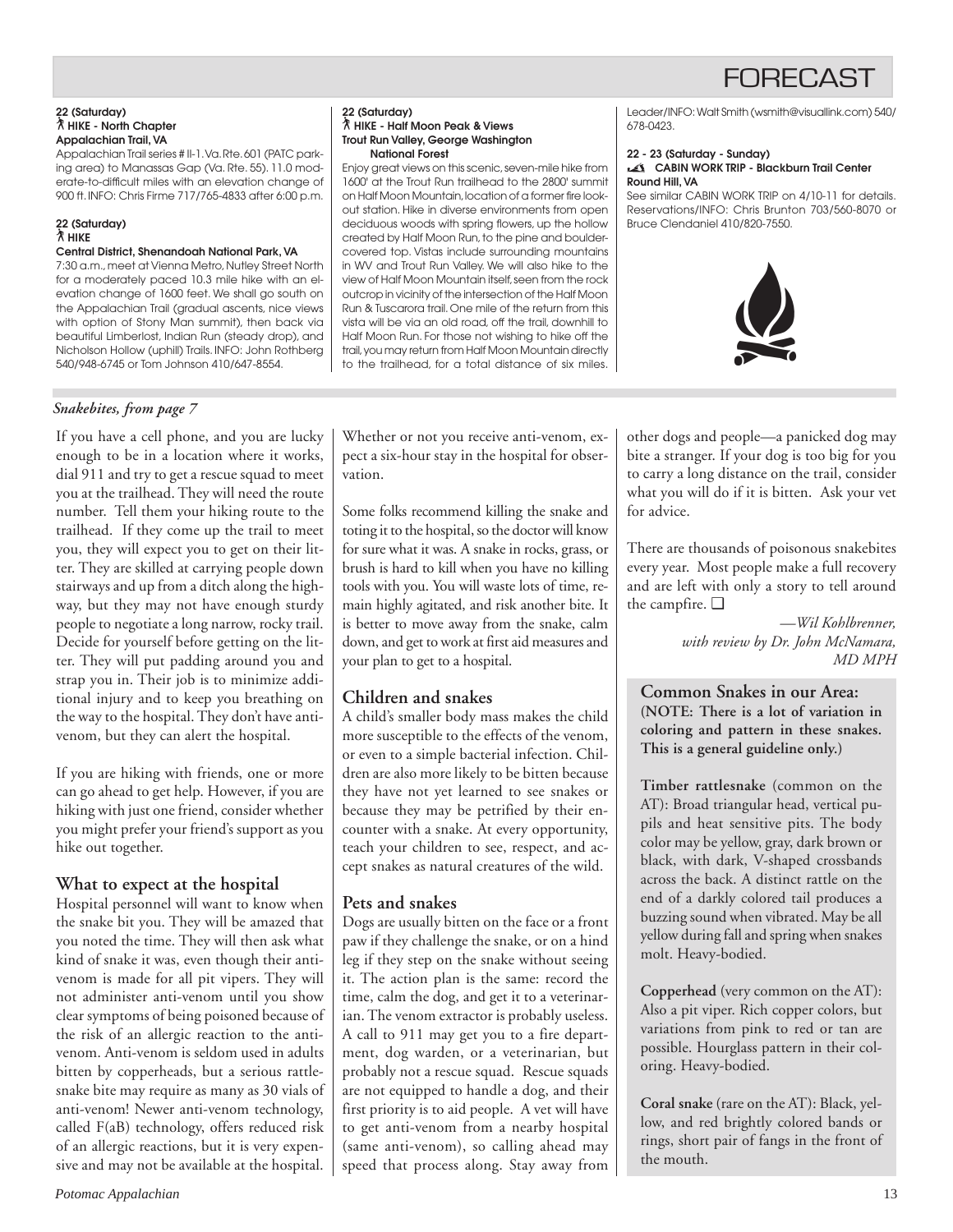## **Braving A Gray Day For An Urban Hike**

 $A$ t ground level, thick fog hung above the cata-<br>ice-crusted snow, while down in the catacomb-like Arlington Cemetery Metro station, a chill breeze in the dank vaulted opening gave a funereal atmosphere. What a fitting place, on a day like this, for Betsy Fowler to start the lead of her first hike! Betsy's beautiful colored handout map charted the walk through the cemetery, through Rosslyn, around Theodore Roosevelt Island, across the bridge, through Georgetown and ending at the Foggy Bottom Metro station. Some of the seven people who showed up for this trip came all the way from the Valley. Where were the others—the 11 who didn't show? Oh, we know, home snug in your beds or clutching a cup of hot coffee in your hands while looking through your window at the snow and fog and rain, saying something like, "I just don't know, it looks so iffy."

The Stalwart Seven climbed from the catacomb and faced a sky that seemed to promise a sorry kind of day: gray, probable rain, no sun. We made our way to the Arlington Cemetery Visitors Center, where we learned that access to most pathways was denied because of the ice-covered snow. That meant we couldn't exit via the north gate into the Car-

### *Earth Day, from page 1*

law of the land. This bill designated 9.1 million acres as wilderness, thus assuring the generations to follow that some places would be left untouched by the chainsaw and asphalt pavement. Fortunately, in the years since, many other millions of acres have been added to that treasure chest.

That same year, Congress also passed the Land and Water Conservation Fund Act. This Act, which allotted funds with which to purchase park and refuge lands, used monies derived from the oil industry. This "robbing Peter to pay Paul" law was one of the first times that one of the root causes of a problem came to be used to heal another aspect of that same problem. Four years later, in 1968, a new National Park was established with the specific goal of protecting the world's largest living trees, the great evergreens of the Pacific Northwest. Redwood National Park, located along the California coast just south of Oregon, has trees that grow to 350 feet in height, and that in some cases can live for over 2,000 years. These arboreal wonders were in danger of being logged out of existence before illon and Iwo Jima Memorial area. So we backtracked through the cemetery to the entrance and found that urban hiking requires the trail to follow the crosswalk, which is monitored closely by the uniformed cemetery patrol. No trail cutting tolerated by these guys! We did get to the Iwo Jima Memorial where we gathered for a group picture.

The soles of our shoes were like cookie cutters, punching through the icy snow as we headed toward Rosslyn. At Freedom Park, it started to rain lightly. We decided to duck in to the Newseum, a huge, spherical structure, much like a planetarium, where a 20-minute film, projected on the concave inner surface of the sphere, told us what the news was and explained the different kinds of news. Very hi-tech and very plush. Upon exiting, a rowdy hiker cried, "When do we eat?"

The rain was light, but still a nuisance as we walked to Roosevelt Bridge. From the west end of the bridge, a pathway leads down to the Roosevelt Island trail entrance. The plan had been to circle the island, but the ice and snow, combined with the rain, made us decide to save that trip for another day. Besides, we had to feed the rowdy. As we crossed the

national parklands were developed for them. Both the National Wild and Scenic Rivers Act and the National Trails System Acts were also signed into law in 1968. The Rivers Act would designate certain rivers as wild, and thus prevent their being dammed or otherwise restricted for use in electric power generation. The Trails Act officially recognized the Appalachian Trail as the first national scenic trail. It authorized federal and state land acquisition in order to provide a protected right-ofway that is now nearly complete in 1999.

So the next time you're out on the trail, remember the sixties. Don't remember the tiedye shirts or the anti-war marches. Don't amuse yourself with thoughts of naked-Twister or love-ins. Think about how the sixties helped save those trees you see, those birds you hear, and the trail that your feet are treading upon. Earth Day 1970, and all the other Earth Days since wouldn't have happened without the sixties, and the hike you are taking today might not be happening either. ❑ *—Vincent G. Ferrari* bridge, we stopped to puzzle over the source of the strange patterns of holes in the river ice; several hypotheses were advanced, but with no close observation possible, all were discarded in favor of getting closer to lunch.

Our stroll through Georgetown brought us to Georgetown Park mall, a very upscale place to hang out in on a Saturday such as this. The food court had a wide selection of good food (why don't these words rhyme?) that satisfied everyone. We lost one of the Satiated Seven at the mall as she couldn't resist the urge to shop, hopefully not until she'd drop.

One of the mall exits leads directly to the C&O Canal, along which we walked for several blocks, remarking about the stonework and the arch bridge made of sandstone, now weathering away. A walk along Washington Harbor waterfront let us inspect the flood gates that rise up out of the pavement and help prevent serious flooding of the very, very exclusive shops. The route took us past the Watergate and through the narrow streets of old Georgetown until we came to the Foggy Bottom Metro station. By now the fog had lifted, and our urban walk had ended. But we couldn't help but think of what the "iffies" had missed. ❑

Jan. 9, 1999, Hikers: Wendy Taylor, Judy McCarthy, Bill Melson, Martha Clark, Andy Clark, Carl Bock, Betsy Fowler.

*—Carl G. Bock*

## **Denning lean-tos removed from Finger Lakes Trail**

With removal of the Denning lean-tos in the Catskill Mountains, the eastern end of the Finger Lakes Trail will now be the junction of the Phoenicia-East Branch Trail and the Peekamoose-Table Trail. It is also a junction with the Long Path, which runs north to the Adirondack State Park. (The Long Path was originally—in the 1940s and 1950s—planned to connect the AT from somewhere near the Bear Mountain Park with the Adirondacks. Its exact dimensions are unclear today.) The Denning lean-tos are to be reconstructed at a somewhat different location but still close enough to the Finger Lakes Trail-Long Path intersection for overnight use. (From *Finger Lakes Trail News,* Winter 1998) *—Paula Strain*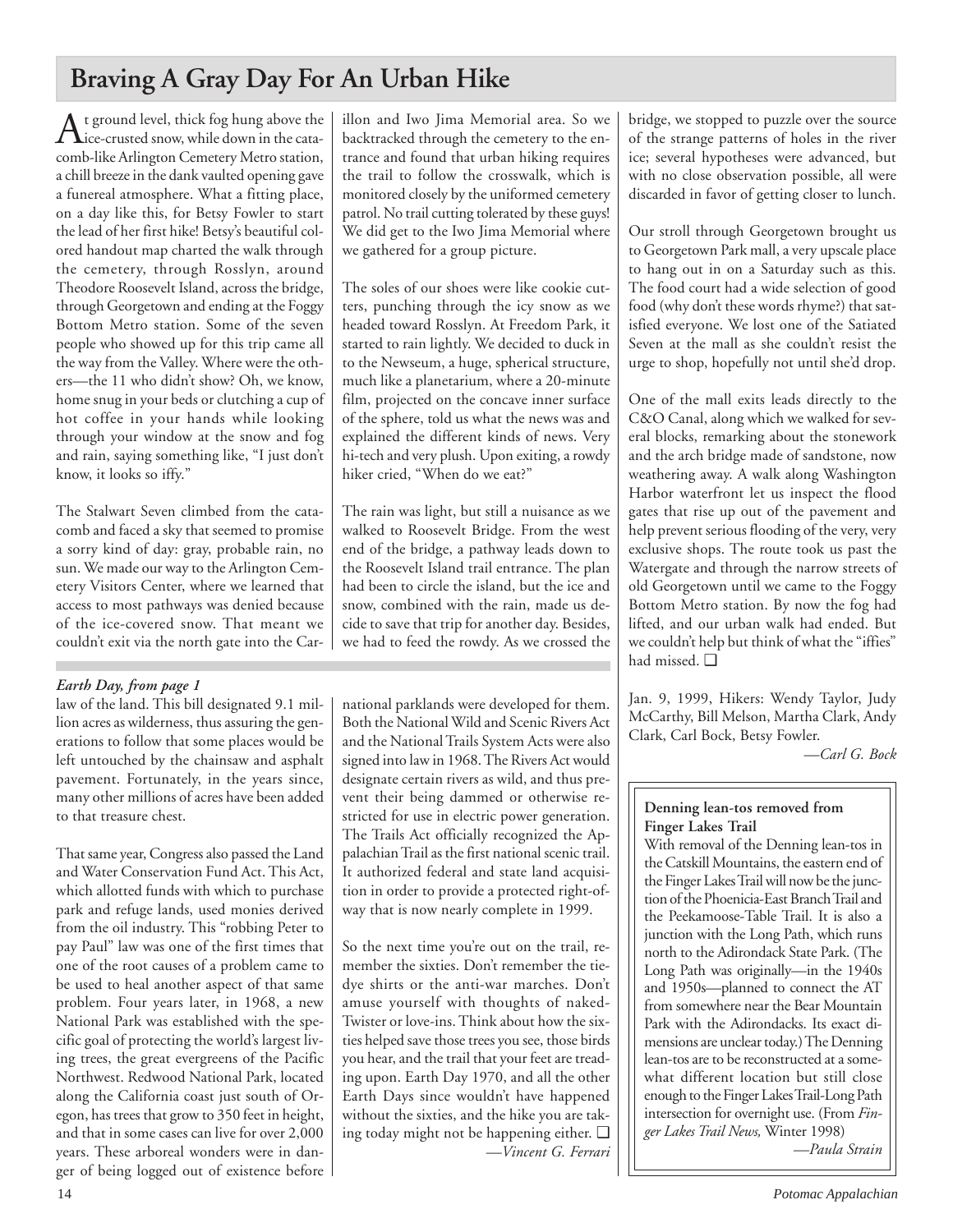## **NOTICES NOTICES**

## **NEW NOTICES**

**NATIONAL TRAILS DAY EVENTS!** If you're planning on having a work trip or other event on National Trails Day, please alert the editor, so we can include it in the PA and on the website. E-mail bianca @moon.jic. com, or mail your item to HQ.

**GRAND TETON HIKE.** Join a group of 6 PATC members and 6 members of the Idaho Alpine Club for an extended backpack in the heart of Grand Teton National Park. Enjoy short days for opportunities to peak-bag and explore side canyons. September 3-September 11, 1999. For details contact Frank Francisco 301/352-5832 or John Hagarty, 703/620-2485.

**SIGNMAKERS NEEDED.** PATC needs volunteer with router available to produce some new signs for our trail system. Materials and bits will be reimbursed. Please contact Heidi Forrest at 703/242- 0693x12.

**CABINS RESERVATIONS CHAIR.** Seeking person to oversee the cabins reservation system, preferably with reservations experience. Recruits, trains, and schedules volunteers for reservation desk; supervises the Cabin Coordinator. Interprets and applies policies; makes recommendations on policy and procedure for Executive Committee and Council. For information contact Walt Smith: wsmith@visuallink.com or 703/242-0693.

**ARCHITECT.** Seeking person, with space design experience, to assist in redesigning interior of Club Headquarters building. To work with President, General Secretary, and Headquarters Committee. For information contact Walt Smith: wsmith@ visuallink.com or 703/242-0693.

**MARKETING SPECIALIST.** Seeking person with marketing experience to assist Publications Committee in developing marketing strategy for Club sales of publications and CD-ROMs. For information contact Walt Smith: wsmith@visuallink.com or 703/ 242-0693.

**MAINTENANCE AND PLUMBING.** Seeking persons with relevant experience to work with the Headquarters Committee in improving and maintaining the Club Headquarters. For information contact Walt Smith: wsmith@visuallink.com or 703/242-0693.

**TRAINER.** Seeking person to develop training and provide training on "How to Train". Experience with leading teams, especially work teams, desirable. For information contact Walt Smith: wsmith@ visuallink.com or 703/242-0693.

**VOLUNTEERS SOUGHT FOR KEYSTONE TRAIL CREW.** The Keystone Trails Association is seeking volunteers for its 1999 Pennsylvania summer Trail crew. Crews will work for five days each (Thurs.-Mon.) on three different trails around the state. Housing will be in cabins or tents and meals and equipment will be provided. Outdoorspeople, retired persons, college or high school students 18 or older, male or female, anyone in good health and interested in keeping hiking trails alive and viable in Pennsylvania are urged to apply for positions on the crew. Applicants can sign up for one or more weeks. To apply, or for more information, contact: Joe Healey, 93 Cedarwood Drive, Laflin, PA 18702. PHONE: 570/655-4979. Deadline to Apply: May 10, 1999.

### **VOLUNTEER OPPORTUNITIES**

**CORRIDOR MONITORS.** Trail corridor monitors are needed in MD, VA and WV. Although the work is not as visible as other trail related jobs, corridor monitoring is no less important. Corridor monitors are responsible for the inspection and protection of lands owned by the National Park Service along the AT corridor. Corridor monitors get to explore off the trail and play detective locating property boundaries. Strong map and compass skills are needed as well as good people skills to deal with trail neighbors. For more information contact Tom Lupp at 301/271-7340 or e-mail at mdacent@ erols.co.

**PATC SHELTER COMMITTEE IS SEEKING OVERSEERS** for Rocky Run Shelter in MD, and Boone Run Shelter in the southern Massanutten Mountains. Applicants may inquire by contacting PATC's Chairman of Shelters, Charlie Graf by e-mail at Cagraf@aol.com or at 410/757-6053.

**SUMMER CARETAKER JOB IN THE BLUE RIDGE.** Perfect summer job for a couple who enjoy the sometimes quiet but always beautiful Blue Ridge mountains of Northern Virginia. Meet and greet hikers stopping at the Blackburn Trail Center located on the AT 12 miles south of Harpers Ferry. Duties include some light maintenance of the house, the hiker's hostel, and the camp ground. Prefer April through October stay, but dates are negotiable. Knowledge of the AT a plus. Modest stipend provided. For more information, write PATC, 118 Park Street, SE, Vienna, VA 22180. Att: Chris Brunton or call Chris at 703/560-8070.

**THROUGH-HIKER NEEDS YOUR HELP!** Del Doc will be a thru-hiker on the AT beginning March 1, carrying a Global Positioning System (GPS) for mapping purposes. Del Doc volunteered to hike the AT to get a digitized trail on our maps that will be accurate to within two meters. John Killam, ATC HQ Volunteer is identifying persons who can help provide support to Del Doc, as he progresses along the trail, so that: (1) he does not have to carry too much weight in addition to the GPS equipment, (2) the information can be down-loaded frequently to a permanent storage, (3) the GPS and laptop batteries can be recharged and returned to him without waits that recharging would require, and (4) perhaps arrange transportation for supplies or to a motel or hostel might be arranged upon occasion. For more information, contact: John Killam, c/o Appalachian Trail Conference, Harpers Ferry, WV 25425-0807; Phone: 304/535-6331, e-mail: jkillam@atconf.org.

PATC DOGWOOD HALF HUNDRED: The premier endurance hike on the east coast needs your help. Give something back to the trail by volunteering to watch a checkpoint, arrange logistics, cook, make phone calls, assemble and mail packets, or just clean up afterward. Please take one small step now to make this 50-K hike a successful event. Phone Ric Francke for additional information or to volunteer. 703/356-2106

**DEAF TRAIL WORKERS.** PATC's Massanutten Crew has an interpreter who will volunteer her time if there are deaf members who want to maintain trails with us. We work the second Saturday of the month. Call a week ahead so that we can send our usual newcomer material about what to expect on a work trip. Interpreter: Kelli Watts 202/543-4618 (tty). Crew leader: Wil Kohlbrenner: 540/477-2971 (relay).

**NOT INTERESTED IN WORKING OUTDOORS?** PATC has a continuous need for Headquarters Volunteers willing to help out with a variety of tasks — from manning the sales desk in the evening, to providing typing or office support. It takes a lot more than trail workers to keep the Club going! INFO: Wilson Riley (wriley1226@aol.com) 703/242-0693, Ext. 11.

**PATC OVERSEERS** get BIG discounts from the following merchants who support our volunteer programs: -Blue Ridge Mountain Sports (Charlottesville/ Tidewater)-20% -Hudson Trail Outfitters (DC Metro Region) 15% -The Trailhouse (Frederick, MD) 15% -Casual Adventures (Arlington, VA) 10% -Campmor (Mail Order via PATC HQ) 10% Check the back page of the PA for the latest trail, cabin, and shelter overseer opportunities. And all PATC members receive a 10% discount from Blue Ridge Mountain Sports. Be sure to have your membership ID or overseer ID ready when you shop.

**SHENANDOAH MOUNTAIN RESCUE GROUP** (SMRG) is seeking people interested in wilderness search and rescue. New member orientation meetings are held every month at PATC headquarters. NO EX-PERIENCE IS NECESSARY. INFO: Martin Juenge 703/ 255-5034, then press #5.

**TOOL ROOM VOLUNTEERS NEEDED** to help sharpen and maintain tools at PATC Headquarters. INFO: Pete Gatje 703/242-0693 x13.

**HIKING PARTNERS WANTED PARENT AND CHILD HIKING PARTNERS WANTED.** My

son and I would like company for day and weekend hikes. If you have a child (or children) approx. 3 to 6 years old and are interested in joining us please contact Lynn at Earthconc@aol.com or call 410/730-3672.

## **HIKING VACATIONS**

**DISCOVER THE LAKE DISTRICT IN ENGLAND.** An invitation to fellow PATC members. Come and enjoy a leisurely guided hiking and sightseeing holiday in this beautiful corner of England. It is an area of outstanding natural beauty—land of Wordsworth, lakes and mountains. For more details contact Derek Teasdale on DTeasdale1@aol.com or write to 25 Queens Drive, Whitley Bay, NE26 2JU, England (tel 0191-2520752) Call John Mason at 703/ 450-5009 for local reference.

**HIKE THE SPECTACULAR DOLOMITE MOUNTAINS OF NORTHEASTERN ITALY** September 6-15. Sandwiched between the Austrian border on the north and the vast Venetian plain of the south, its enormous rock walls (a rock climber's paradise) explode to startling heights above the pastoral green countryside. The Dolomites are stunning in shapes and dramatic with brilliant colors and enjoy a reputation of unsurpassed appeal and beauty. Join us for 6 nights in Cortina, our hiking home base, and for 2 nights experience the culture and beauty of Venice. The fee includes: air; ground transfers between Venice and Cortina and airport transportation; lodging in two superior tourist class hotels; all breakfasts and 7 dinners; guide; and hotel taxes and service charges. INFO: Donna Brother, 703/435-8315.

### **MISCELLANEOUS**

**HIKING RECOMMENDATIONS NEEDED!** Family will be hiking and camping in Nova Scotia late July, early August. We would like information on where to stay and hikes to take. Contact Bob Huber at 301/277- 6736.

**SUGARLOAF MOUNTAIN.** House to share on the mountain (access from Rte. 270 Urbana exit). Enjoy the mountain culture, the wildlife, and the view. Walk 10 minutes to blue trail. Drive 10 minutes to downtown Frederick. Non-smoking male/female. INFO: John, 301/253-3050.

**THE PATC WEBMASTER MAINTAINS A SPECIAL "MEMBER'S ONLY" E-MAIL LIST.** The list is used to distribute special information of interest to the PATC membership, special volunteer opportunties that miss the regular issues of the Potomac Appalachian, and other items of note. If you'd like to be added to the list, send an e-mail to PATC Webmaster Andy Hiltz (hiltz@mindspring.com), and you'll be included following membership confirmation.

**THE PATC STORE** would like to ask our members for their opinion. We would like to have your suggestions as to what you would like to see available for sale in our store. You can send your suggestions to the PATC Headquarters to the attention of Maureen Estes, Sales Coordinator. We appreciate your feedback and hope to receive some helpful suggestions.

Notices are published free of charge for PATC members only. PATC cannot vouch for any of the advertised items. No commercial advertisement or personal notices unrelated to hiking will be accepted. Deadline for inclusion is the first day of the month preceding issuance of the newsletter. PLEASE let us know when your notice is no longer applicable.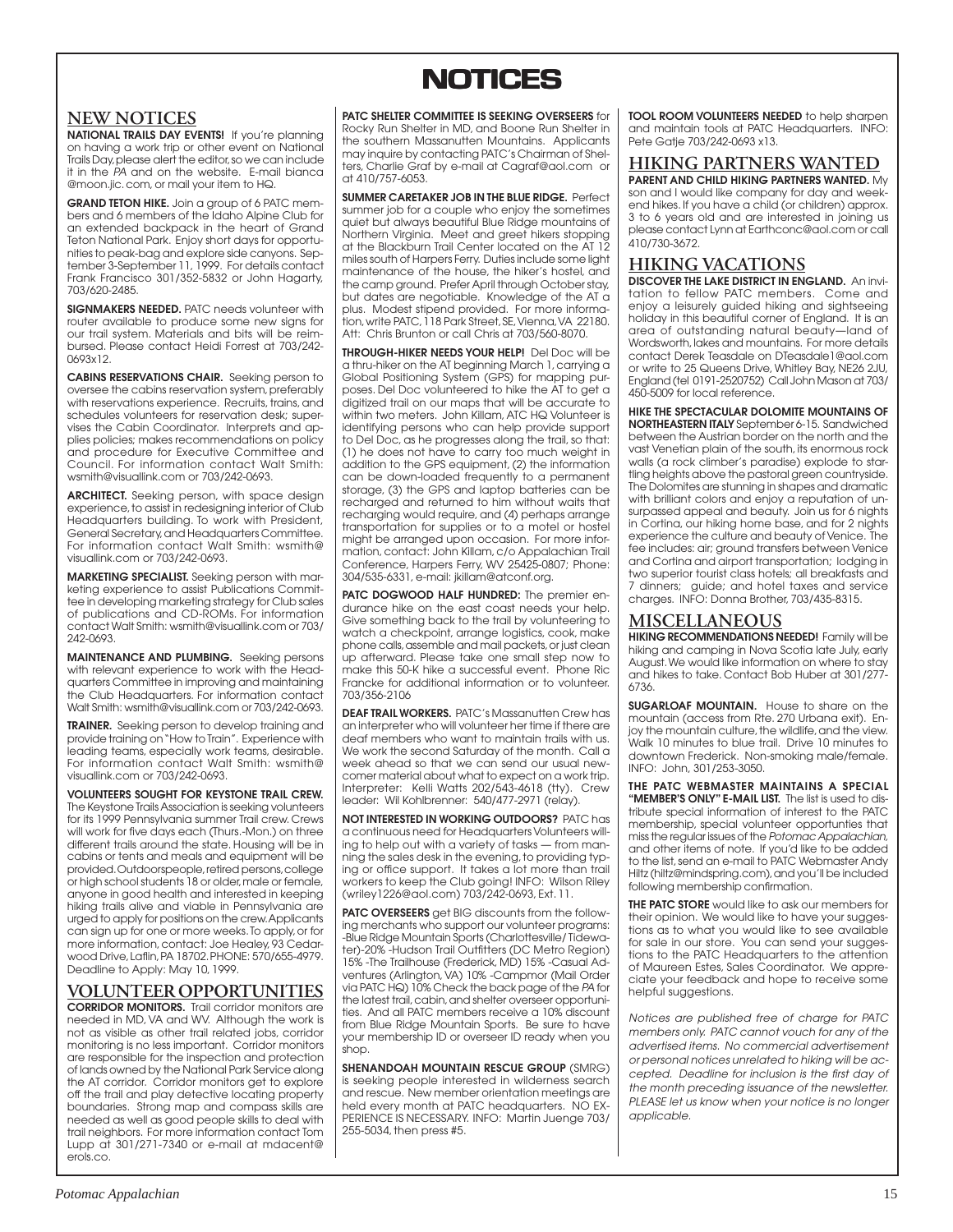## **After the Storm—Reflections on the Storm of 1998**

I reached the trail marker before noon:<br>
Knob Mountain Summit, 250 yards. It Knob Mountain Summit, 250 yards. It was still raining. The fog was dark and heavy, swallowing everything beyond two feet in a gray nothingness.

## **A Veritable Wasteland**

Conditions continued to disintegrate with each vertical foot. What should have been a fertile ridgetop was instead a desolate mass grave. Every tree in sight was barkless and limbless. Some had been snapped in half. Others lay awkwardly on the forest floor, their lifelines ripped out of the ground. A few held on, standing as naked witnesses to this deciduous tragedy. The trail disappeared into a war zone of fallen maple, oak and birch.

I was exhausted from climbing over, under, through and around but pushed on. "It has to be better on the other side of the ridge," I convinced myself. The dread of retracing the entangled maze I had already penetrated kept me moving. Finally, the summit was in sight, but my fears were realized—I had been beaten. I just could not pass. There was no way around this one. I should just lie down here and join the others who were tattered and worn.

But unwilling to give in, I swallowed hard and pushed ahead blindly. The story has been told so many times now about the Nor'easters that hit the East Coast during the winter of 1998. An El Nino weather pattern brought unusually warm temperatures and heavy precipitation to the region. So when the storms arrived, Baltimore and Washington received record rainfalls. But the mountains to the west, including Shenandoah National Park, were layered in inches of ice. These forests were especially vulnerable, being mostly second-growth trees. They could not hold up under the weight of the heavy ice. And so the lungs of our beloved mountains fell hard, scattering sorrow from ridge to ridge.

Shenandoah has always been a special place for me. Her mountains whisper to me in my sleep, and her waters run through my dreams. My heart longs for her cool hemlock forests, and my legs ache for her ridgelines of dreamy blue fog. So it only made sense when an unexpected storm hit my own life that same winter that I would return to Shenandoah.

## **Searching For Solace**

I do not know what motivated me to get up at 5:00 a.m. that April morning and head for the mountains. With the drastic changes in my life, it was all I could do to find the energy to go hiking. But I convinced myself that a leisurely, peaceful weekday hike in the spring was just what I needed.

By 6:00 a.m. I was on the road, and by 8:00 a.m. I had reached the park's northern gate. Then, unexpectedly, at the entrance station I was turned away. "The road's only open a few miles because of the downed trees," the ranger explained. "You'll have to go to the next entrance and backtrack if you want to get beyond that." The hike I had naively planned was Jeremy's Run/Knob Mountain; a 12-mile circuit hike about 20 miles into the park. So yes, I did want to go beyond that.

*"No words could completely prepare me for the flood of emotions that poured through me as I stood on the edge of such total devastation. The mountains' pain and mine seemed to merge into one."*

Surprised at the ranger's statement, I turned around and headed to the next entrance via the highway. The second entrance was open, but no ranger, no cars, no people. The mountains were slowly being engulfed in thick storm clouds, and I still had no clue of what I was about to face.

I reached the trailhead by 9:00 a.m. The temperature had dropped significantly, and the rain was now pounding my car at a steady pace. Visibility had been terrible on the road, so it was not until I tossed my pack over my shoulders and started down the trail that I witnessed the storm damage firsthand. I had read some articles and heard a few news reports, but no words could completely prepare me for the flood of emotions that poured through me as I stood on the edge of such total devastation. The mountains' pain and mine seemed to merge into one.

Standing at the summit, with rain dripping from my hair and sweat rolling down my back, I paused long enough to eat a pack of crackers. It was not exactly how I expected the pinnacle of the hike to be, but it didn't matter because I was beginning to understand

many things about life and change. I had bushwhacked through what would be considered the worst storm damage in a century for Shenandoah and, similarly, the worst storm damage in a lifetime for one individual.

## **Light Dawns**

As I headed down the ridge toward Jeremy's Run, the front began to recede in the east. The elevation difference improved trail conditions significantly. With each step, I slowly entered springtime in the mountains! Wildflowers speckled the sides of the trail: birdfoot violets, cut leafed toothwort, wood anemone, Dutchman's breeches, and hepatica.

Distant mountains peeked in and out of lifting storm clouds, while redbuds and dogwoods painted the foreground in pastel whites and pinks. I was overwhelmed. Shenandoah was blooming; in the midst of such utter destruction, she was blooming where she could. It made me realize that through my own storm I would have to preserve and carve the landscape of my life, no matter how hopeless it seemed.

Finally, seven-and-a-half hours later, I reached the trailhead and turned one last time to look down the trail that had brought me so far. I had just taken the first steps on a much longer path.

Sometimes events in our lives break every limb, every tree of our being. But at every end there is a beginning. The past will always shape the ridgeline in our circuit trail of life. With strength, we can weather any storm, knowing that the wildflowers will rise from the fallen trees, bringing about a season of change. ❑

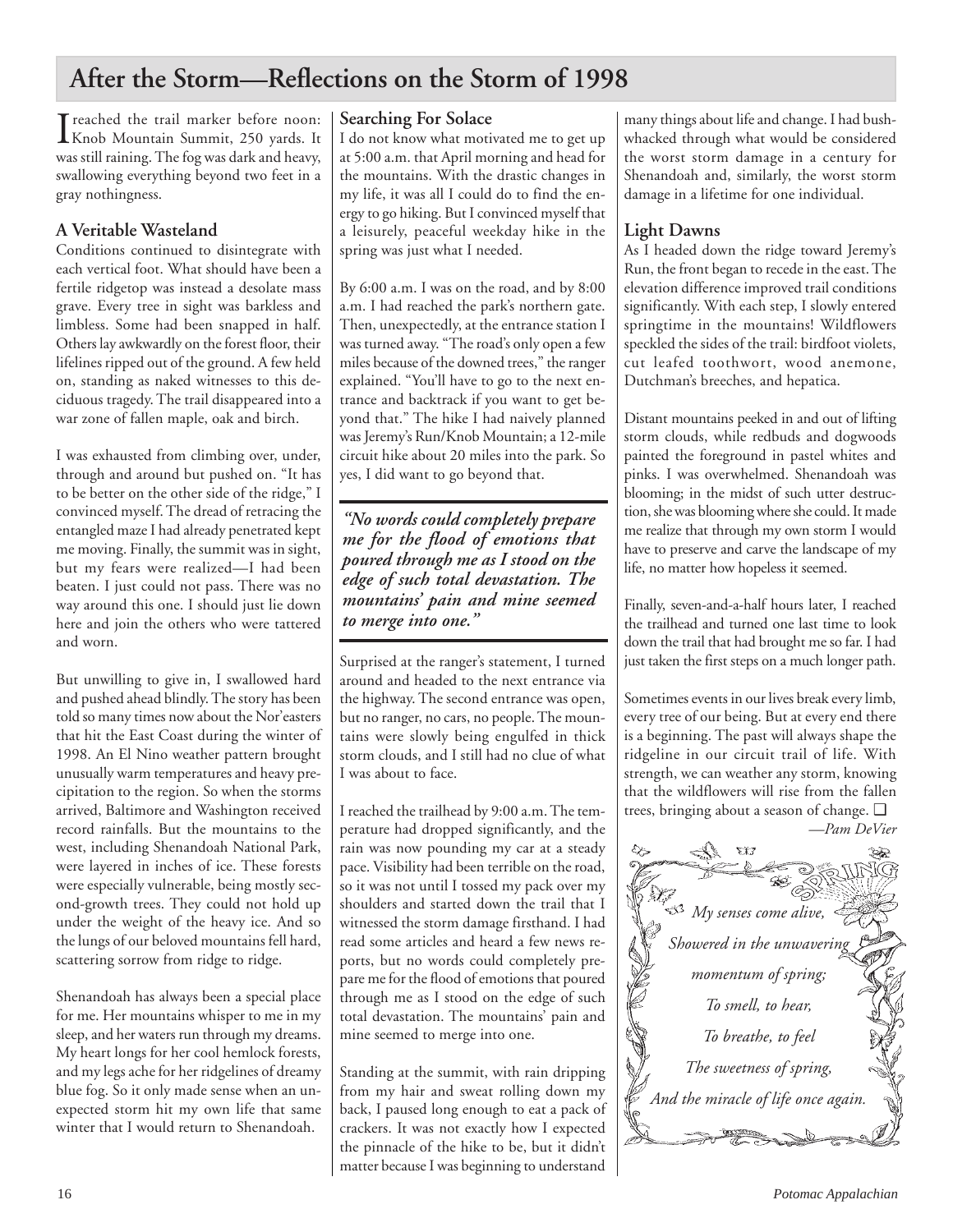## **Ice Alert: Beware the Siren's Song**

The sign at the lower parking lot warned<br>of icy conditions on the trails leading to Old Rag summit. Mathematicians use a term called "external problems" that applies to solving problems at the extreme limit of human endurance. The term could have applied to us as well. The parking lot sign served as a formal alert—it was for real. But when we saw the ice-coated trail, we took it as a challenge to our abilities.

Although we debated how reasonable it was to start out and what chance we stood of reaching the summit, six people with four trekking poles, one ice axe and no crampons began the gentle slope at the start of the Ridge Trail. Mist—or was it clouds—hung about us, coating us with a layer of damp that was hardly perceptible, but which eventually soaked the outer layer of our clothes. The air temperature was just above freezing, but the ground was solid, frozen hard, even below the iced-over trail.

The song of the siren called to us, coaxing us straight up the trail. And indeed, the gentle beginning slopes up from the trail head were not hard going. Although the ice was slick and covered the entire trail, we hikers quickly adapted to the conditions and began walking on the very edge of the downhill side of the trail, walking on the outer edge of our boot soles.

## **Reality Sets In**

But the siren song had betrayed us. Our hiking method worked well until an obstruction forced us to walk on the ice in the trail proper, and then it was kaboom—a pratfall of the most severe and embarrassing kind. After this setback, we tried the uphill side of the trail, walking in the icy leaves, but a slip there sent us down to the icy trail and another uncontrolled, luge-like slide. While seemingly discounting the potential for injury, we certainly were not unaware of its possibility.

Each hiker took a turn at falling—more than once—and we commiserated with each other, asking, "Are you okay?" As time wore on, the temperature rose probably a degree or two so that there was a film of meltwater on top of the ice. That reduced the coefficient of sliding friction to a number close to zero, and we now recognized that the summit was probably not a reasonable goal on this day.

By noon, we reached The Rocks (~2,600'), a relatively flat place along the trail with a jumble of mega-boulders mounded as a result of an ancient unraveling of the mountain. This seemed to be a good place to stop for lunch and review our efforts, so we did both. It was with trepidation that we envisioned the boulders, exposed rocks above, coated with ice and no leafy duff to step off onto. The prospect of slipping off the edge of the mountain pretty well put the "icing" on the cake.

## **We Celebrate Anyway**

To the surprise of us all, Lee Sheaffer, trip leader and birthday celebrant, pulled a stove, water, foam cups and chocolate mix from his pack and proceeded to prepare hot chocolate for the group. Not many trip leaders would haul that kind of load under those conditions for the comfort of his hikers—at least not on his birthday! It was a touch of class, and the chocolate tasted great, too. During the break, Tim Anderson told of adventures on his Appalachian Trail through-hike, which he completed in November, and remarked that in his journeys he hadn't encountered anything quite like this ice.

## **Book Review**

Steve Nash. *Blue Ridge 2020: An Owner's Manual.* The University of North Carolina Press, 1999. 211p. illus. \$19.95.

"The natural systems of the mountains are of critical importance for us, and in their own right. We can afford to sustain them; we can't afford not to", writes Steve Nash, in this primer for those who wish to understand some of the basic natural issues of the Blue Ridge. This book is also for those who are looking for solutions to the problems created by exotic plants and insects, the development of residential sub-divisions on the mountain ridges, worsening air and water pollution, and some forest management practices, including clear-cutting. Nash's coverage of the Blue Ridge extends a distance of 550 miles from Georgia to Pennsylvania.

In eleven chapters, Nash, an associate professor of journalism at the University of Richmond, documents the concerns that he believes must be addressed during the next twenty years or so. Much of his understanding is based on first-hand interviews, some from research that has not yet been published. After lunch, atmospheric conditions had not improved, and the forecast had suggested afternoon showers to boot—an eventuality we did not need. We posed for pictures for Angus Phillips of the *Washington Post* (see Outdoors, Sunday, Jan. 17, 1999, page D11), including a fall or two, and then started our return. It was a unanimous decision to descend, but we found that going down was a lot more treacherous than going up. The group sustained many a fall, but no injuries. However, I suspect that the hikers, as they stood in their showers that evening, found bruises and scrapes they hadn't realized they had.

Just as we reached the cars, a light rain did materialize, and our next thought was that this could turn to ice. We had indeed escaped the siren's call and left unscathed—more or less.

Hike: Old Rag via the Ridge Trail, Jan. 14, 1999: Leader: Lee Sheaffer; Hikers: Terrie Sheaffer, Tim Anderson, Doug Meikle, Angus Phillips, and Carl Bock

*—Carl Bock Ed.note: Fortunately it should be too warm by now for any readers to be attempting this.*

All is accompanied with numerous plates, charts, and tables that are of value for reference purposes.

Particularly appealing in Nash's presentation are the lists of twenty-one possible solutions to environmental problems. They are scattered throughout the text in appropriate chapters. Solution 3, for example, provides specific measures that could be taken to provide "a fighting chance against exotics." Skip to Solution 13 if you are interested in "Planning for Growth in Mountain Communities." Something for everyone, Solution 16 discusses "Disappearing Songbirds." Each solution clearly documents a source.

The author writes that during the course of researching and writing his book he discovered three things about the potential reader. He indicates that you are "wary of, but not cynical about, pronouncements on the environment; you care about the mountains for any of several possible reasons; and you don't have much time." You may want to read the *See Book Review, page 20*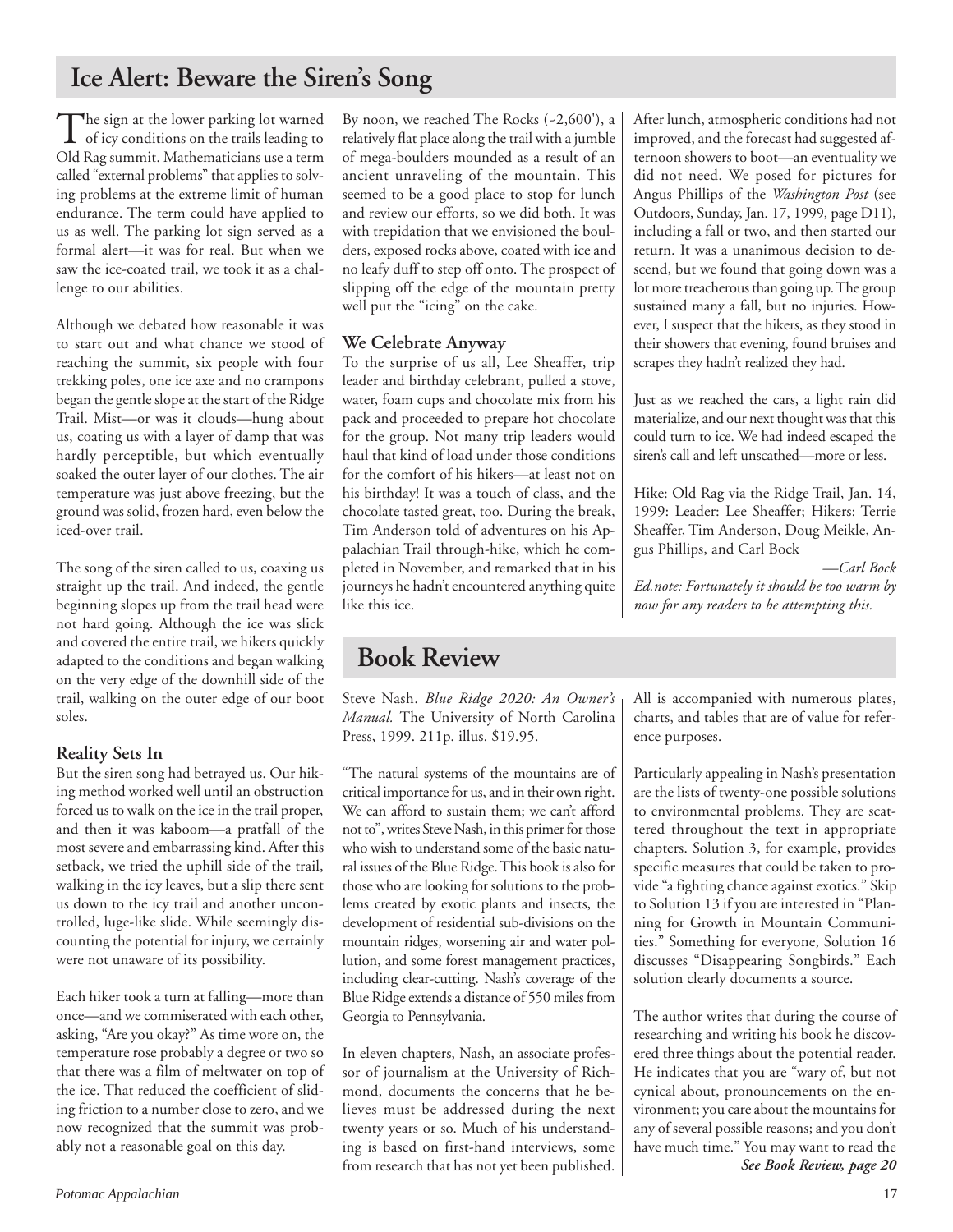## **Trailhead**

Thankfully we have escaped a repeat of<br>last February's ice storm, and hopefully March will have been just as kind. By April, snow and ice should be gone for good, and just like the rising sap, the overseers' urge to check their trail should become overwhelming. Most trail crews and district managers will have checked their rosters, tools, and supplies. Some work trips have already been scheduled (See the Forecast), and routine trail maintenance can begin.

## **Chainsaw Workshop**

April17-18th (Earth Day) is the scheduled weekend for the Chainsaw Workshop at Pinnacles in SNP. Overseers are reminded that you must complete the training and be certified before operating a chainsaw in the Park. By the time you read this, most attendees will have been selected and received details on the workshop. There may be some last minute cancellations, so check with your district manager or contact Heidi Forrest at PATC Headquarters.

## **Overseer Worktrip Reports**

Mike Ritoli announces that the Overseers Worktrip Report Form is back on line at http://www.patc.net/over\_dat.html. Feedback from overseers who helped test the revised form indicates that the reporting process is more user friendly than the previous version. In addition, district managers have the option of receiving a copy of reports for their district directly from the PATC web site as soon as they are submitted. This feature allows managers to be quickly notified about reported trail problems.

## **Pirates In GWNF?**

The Stonewall Brigade worked recently with the trail crew of the STS mountain bike club doing tread rehab work on a trail in the GWNF. The crews met at a locked gate on a forest road four miles from the trailhead. The bikers had obtained a Forest Service key and FS permission to use an ATV to ferry tools around. Jennifer, a PATC member on her first-ever work trip, was late. The crew leader left word with campers nearby to tell Jennifer that they would come back for her and drove off behind the locked gate. Jennifer drove up moments later, talked with the campers, and sat down to wait. Later, a biker resembling Blackbeard the pirate, chewing on a cigar, drove up on an ATV and invited Jennifer to hop on. Whether it was Blackbeard's trusting smile or Jennifer's sense of adventure, she was soon swinging a pick with the rest of the crew. Jennifer says she may plan to be late if being late involves such an exciting start to the workday.

## **Cadillac Crew Keeps Active in February**

In an attempt to keep in trail working shape, the Cadillac Crew managed to organize two work trips in February. The first was at Highacre in Harpers Ferry, where arrangements were made to do some clearing and landscaping for Pat Fankhauser and the house overseer committee. A special thanks to Pat for working with the ATC and Park Service to obtain the proper permission for the work. Fran Keenan amazed the crew as he demonstrated past arborist experience in tree climbing and felling. And, not to miss an opportunity, Bernie Stalmann and his chainsaw took time off from helping his wife at craft show in Frederick to lend his expertise. As soon as the Harpers Ferry Park Service, per agreement, clears a few trees on their property in front of Highacre, the superb view will be reestablished.

The second work trip involved preparation for the crew's fourth year on the Tuscarora Trail relocation project at Shockey's Knob. Crewmembers got their first good look at the 70-acre PATC lot which must be crossed in order to tie the relocation into the Sleepy Creek trail system. Fortunately, they found less rock and elevation gain to deal with in crossing the lot than had originally been expected. Tools were cleaned and sharpened. And, in spite of rain, some new trail was cut and the next section was surveyed and flagged. A couple members of the Massanutten Crew joined in to make this a multi-crew work trip.

Cadillac Crew member and former *PA* editor Dave Pugh has begun telemarketing trail opportunities with the new members lists and helping these folks become more active in the Club. Although people have used these lists in the past to call new members and invite them to get more involved with the Club, these efforts may have been sporadic at best. Anyone with questions who would like to hear from Dave is invited to send him a message at pughdave@hotmail.com.

## **Tuscarora South**

Fingers are still crossed that we don't get any big storms as winter concludes, so far it looks to be a "good" winter with only normal deadfalls, etc. Tuscarora South overseers are chomping at the bit to get out and get those trails cleaned up. The district manager is going to be a bit gimpy as spring starts, having broken a collarbone late in February.

The Tuscarora South crew happily added three new overseers during the winter. We're pleased to have Regina Roe of Toms Brook, and Becki Swinehart and Ethan Meurlin, both of Alexandria. Regina and Ethan have sections near Elizabeth Furnace, and Becki's section comes right out of SNP. We're looking forward to working with them. The Tuscarora South Crew works every second Saturday and is always looking for newcomers. Contact Rick Rhoades 703/239-0965.

## **SNP North District AT/ Florida Everglades**

George Walters reports that John McCrea and Ray Galles hiked and inspected most of the SNP North District AT in early February, removed blowdowns along the length of the trail and produced a detailed report on current tread conditions. Ray is a Hoodlum whose job caused a transfer to the West Coast in May of 1996, but he returns periodically to do trailwork in the North District. By the time that this Trailhead is published, he should be well on his way in through-hiking the AT from Georgia to Maine.

George also reported that he and Maureen Harris inspected trails in the Everglades in Florida in mid-February to see if they measured up to PATC standards. They found absolutely no drainage devices (checkdams, waterbars, etc.) on any of the trails. Of course, all the trails are absolutely flat (or under water).

On a more serious note, Walters noted, "Anyone who has seen the diversity and quantity of plants and wildlife that exist in this ecosystem surely must recognize that its destruction in this century has been a sad travesty." On efforts to reclaim the River of Grass, perhaps Marjory Stoneman Douglas said it best: "The Everglades is a test. If we pass, we get to keep the planet."

### **SNP Central District Overseer Workshop**

Central District's Blue and White crew announces they will be sponsoring the First Annual Central District Overseers Workshop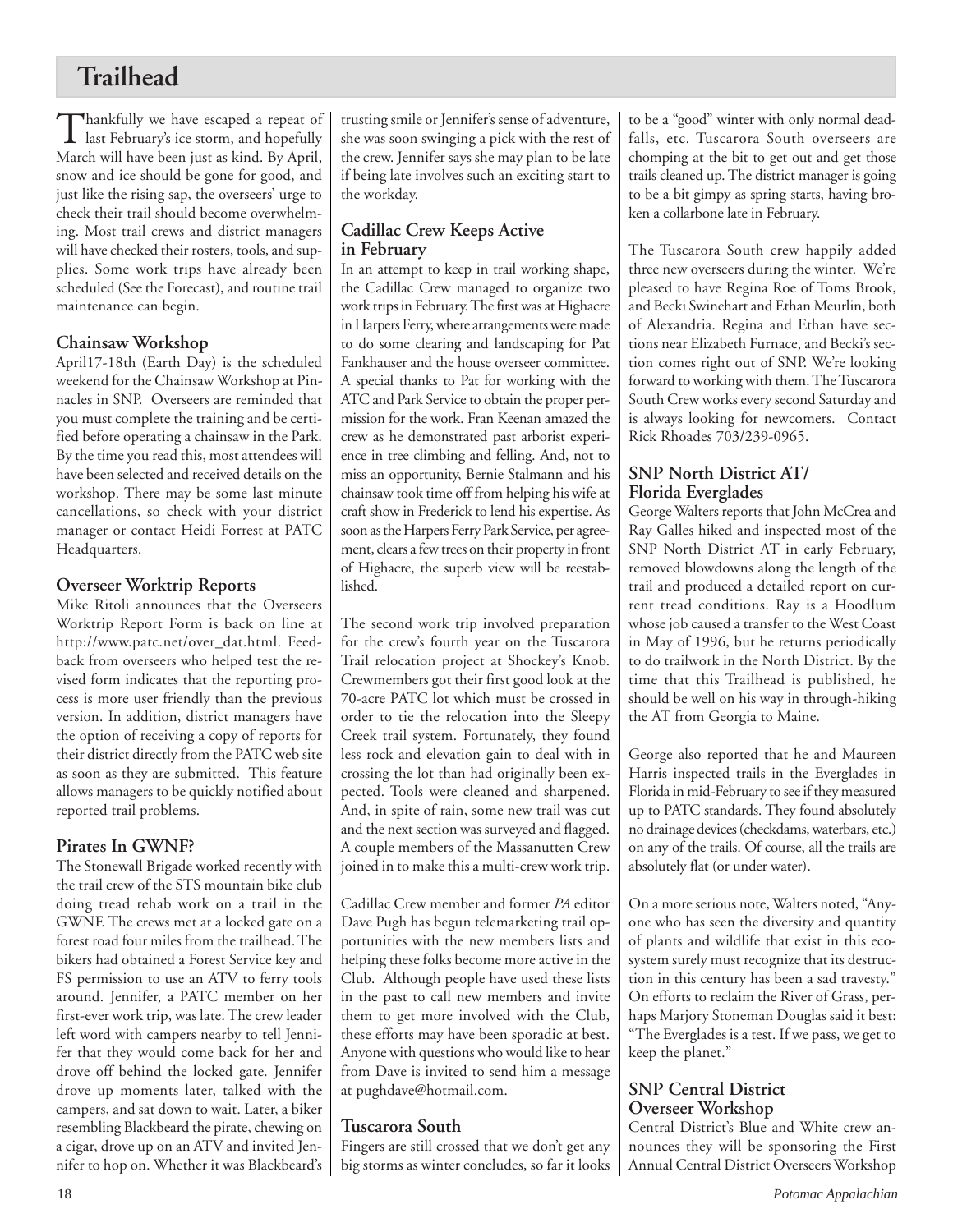on June 5-6 (National Trails Day). Although sponsored by the Central District, the workshop is open to all overseers, trail crew workers and potential overseers. The probable site is the Pinnacles Research Station (near Thornton Gap). Registration will include lunch and dinner on Saturday along with breakfast and lunch on Sunday. Plans are to register about 20-25 applicants and to organize the workshop into small learning/working sessions that will specialize in "Advanced Techniques" (probably a major treadway rehab), a crosscut workshop, a rigging workshop and a "basic" overseer course. Pete Gatje, Supervisor of Trails, has agreed to conduct grip hoist training and arrangements are being made for Park Service chainsaw in-

### structors to be available to certify sawyers-intraining from the April chainsaw workshop.

Kerry Snow would like all Central District AT overseers to walk their section by early April and report as quickly as possible. This information will be useful in planning and prioritizing projects for Blue & White Crew trips, the Overseer Workshop and possible Mid-Atlantic Crew work.

Please send any interesting tale, technical advice, individual or group accomplishments, and trail maintenance questions to Trailhead, c/o Jon Rindt, 7861 Colonial Village Row, Annandale, VA 22003 or to jkrindt@erols.com. ❑

Gap Run-Rt. 628 Access Trail to End of Rocky Mt. Trail

## **Volunteers - Appointed in February**

### **District Managers**

Randy Buie Massanutten North Mike Karpie SNP South - AT

## **Trail Overseers**

Harry deVenoge Massanutten Mt. East-Scothorn Gap Trail to Waterfall Mt. Richard Dugan Elkwallow-Mathews Arm Campground to Elkwallow Wayside Trail Stacey Heimerl Appalachian Trail-Ashby Gap to Second Logging Road Kirt Milam Appalachian Trail-South End of waterline to Bear Creek

### **Shelter Overseers**

| Charlene Cheatham |  |
|-------------------|--|
| Nancy Hughes,     |  |
| Co-Overseer       |  |

Deer Lick

Boone Run

## **History of Dick's Dome**

**I** got to know Tom Floyd in the 1970s when<br>
my Air Force Reserve assignment in the my Air Force Reserve assignment in the Pentagon offered me the opportunity to combine my training there with the Potomac Appalachian Trail Club (PATC) work trips. Tom was Supervisor of Trails, and we struck up a friendship that continues to this day. I had visited Tom's Wayside, hiking that area many times. I envied his opportunities to drop down from his nearby cabin to relax with hikers, swapping trail stories.

Soon after a hike I took with Tom to flag a new route for an Appalachian Trail (AT) relocation, I inquired about land in a development we had passed. I subsequently purchased two five-acre lots with the intention of eventually building a retirement home in proximity of the AT. (It was also not far from the then headquarters of American Youth Hostels in Deleplane, VA, where I envisioned doing volunteer work.) The symbol of Tom's Wayside kept reminding me of Tom's feeling that his shelter was another way to en-

rich the AT for the years of Happy Trails he'd experienced.

A lawyer in Brunswick, GA, had built a series of geodesic domes on his property, dubbed Hostel in the Woods, which was affiliated with the American Youth Hostels. The dome concept intrigued me, and in 1987 my twin sons Sky and Everett, who had hiked much of the AT from Georgia to New Jersey with me, joined in constructing a 12 ft. dome shelter about a half mile from the AT. Located 5.5 miles north of Mannassas Gap Shelter, Dick's Dome (George's Geodesic) was designed to provide hikers another alternative for overnight stops.

To erect this onsite, we hired a local carpenter with a generator and power saw to help cut the uniform plywood triangles, which mounted to the metal star plates to form the dome. My sons and I had to drag all of the materials down from the top of the hill since the road was wet, and we couldn't be sure of **Manassas National Battlefield Park is involved in another bitter skirmish.** Elliott Harrigan, owner of Virginia Towers LC, is planning to build a 199 foot, steel-lattice cellular telephone tower just outside the park. The tower would impact the views from several important Civil War sites. The Park's superintendent and local preservationists are arguing that the goal of the park is to enable visitors to see what the scene was like at the sites of two momentous battles, and a modern tower rearing over the view will not exactly engage the imagination. Harrigan also faces opposition from Fairfax County planners, who feel the proposed tower is taller than necessary. Harrigan, a selfprofessed preservationist who is on the board of the Historic Richmond Foundation, is a descendant of Confederate brigadier General Barnard Elliott Bee. Bee's memorial at the park (for bestowing the nickname "Stone Wall" on General Thomas J. Jackson) would provide a view of the tower.(from the "Manassas Presevationists Embattled Again," January 3, 1998, *The Washington Post*)

*—Lynn Witwer*

driving our pickup back up!

The completed structure was wrapped in roofing undercoat and then covered in earthtone roll roofing. A hook at the peak provides a hanger for packs. Warren Sharp, then overseer of this segment of the AT, along with Tom Floyd, flagged a route for a blueblaze trail. PATC crews built a privy and added a picnic table. While there isn't a protected spring, water from the creek can be treated.

As an Eagle Scout project, Rob McCubin of Winchester, VA, asked me for permission to design and build the wooden bridge over a portion of the creek leading to the shelter. Over the years, I've made periodic trips to provide improvements, but successive PATC work crews have done most of the maintenance.

Last year the property became part of the Appalachian National Scenic Trail. ❑

*—Richard George*